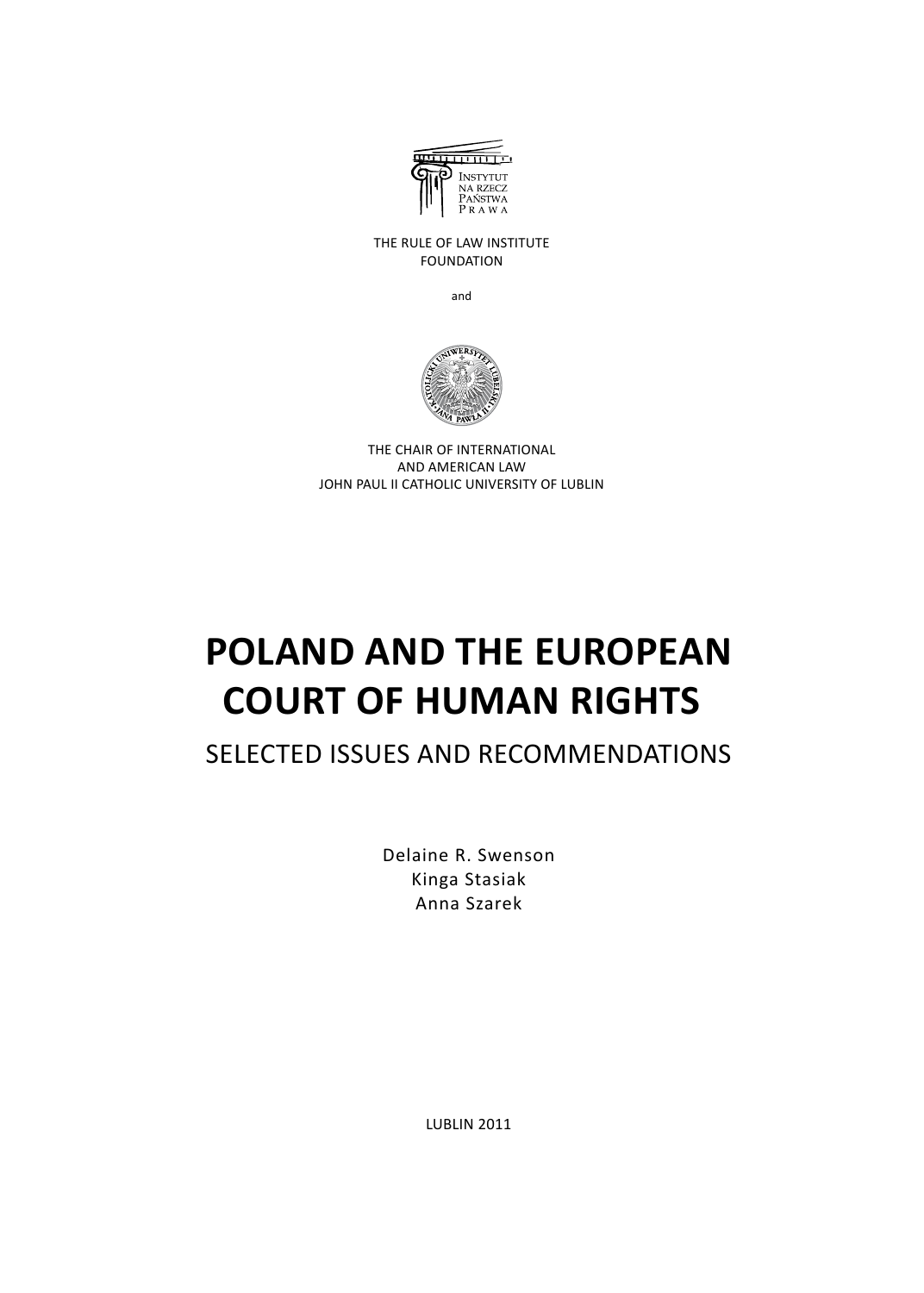Publisher: The Rule of Law Institute Foundation Ul. Chopina 14/70, 20-023 Lublin, Poland Ph. +48 81 743 6805 e-mail: fundacja@fipp.org.pl www.fipp.org.pl

Copyright by: Fundacja Instytut na rzecz Państwa Prawa 2011

ISBN 978-83-62551-24-8



The research project has been carried out with the financial support of the Stefan Batory Foundation as a part of Institutional Development Grant received by the Rule of Law Institute Foundation.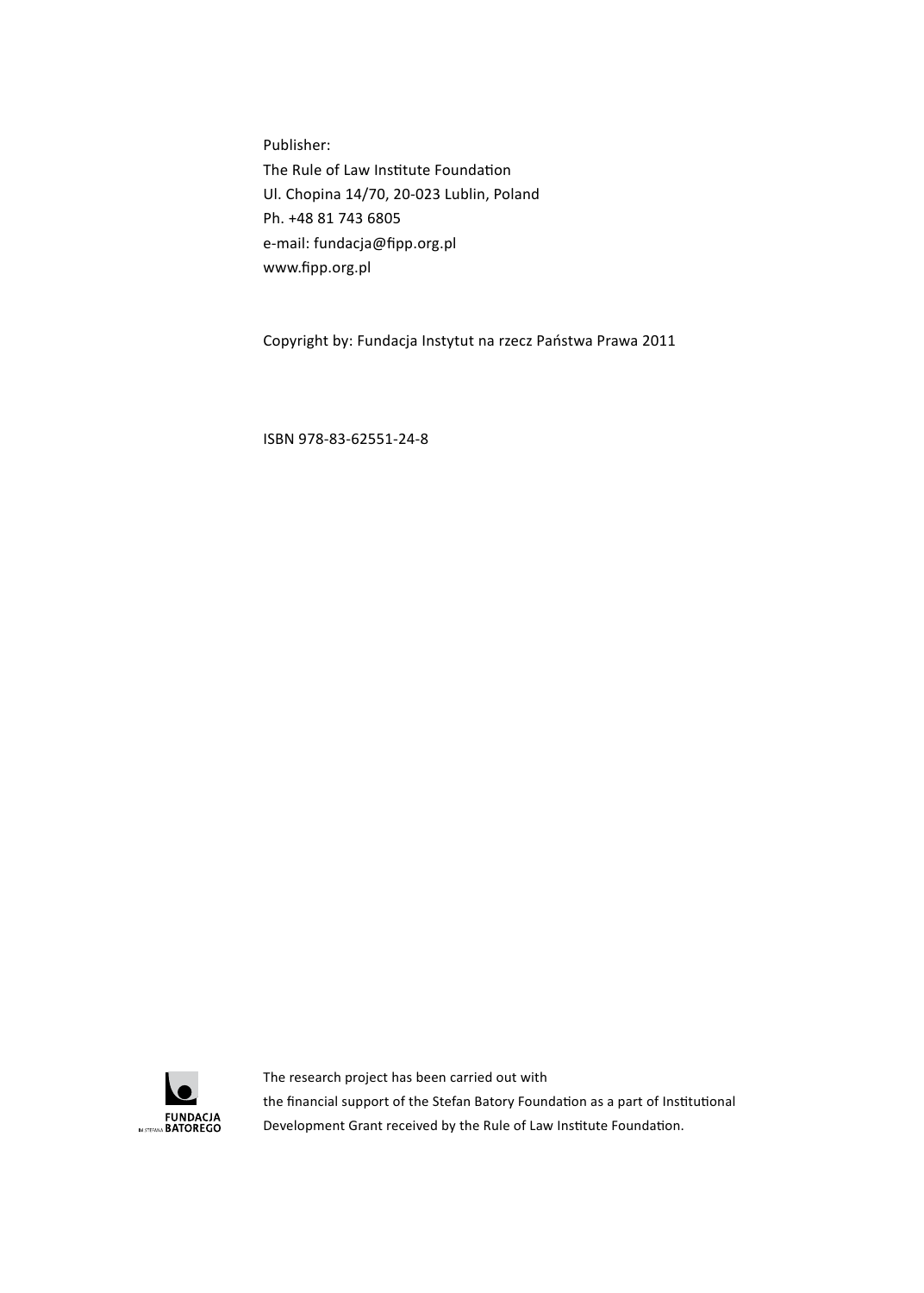# TABLE OF CONTENTS

| A sample of some of the notable changes in the Polish Legal System                   |
|--------------------------------------------------------------------------------------|
| Implementation of Judgments of the European Court of Human Rights                    |
| Views of Polish Practitioners on cases before the European Court of Human Rights  17 |
|                                                                                      |
|                                                                                      |
|                                                                                      |
|                                                                                      |
|                                                                                      |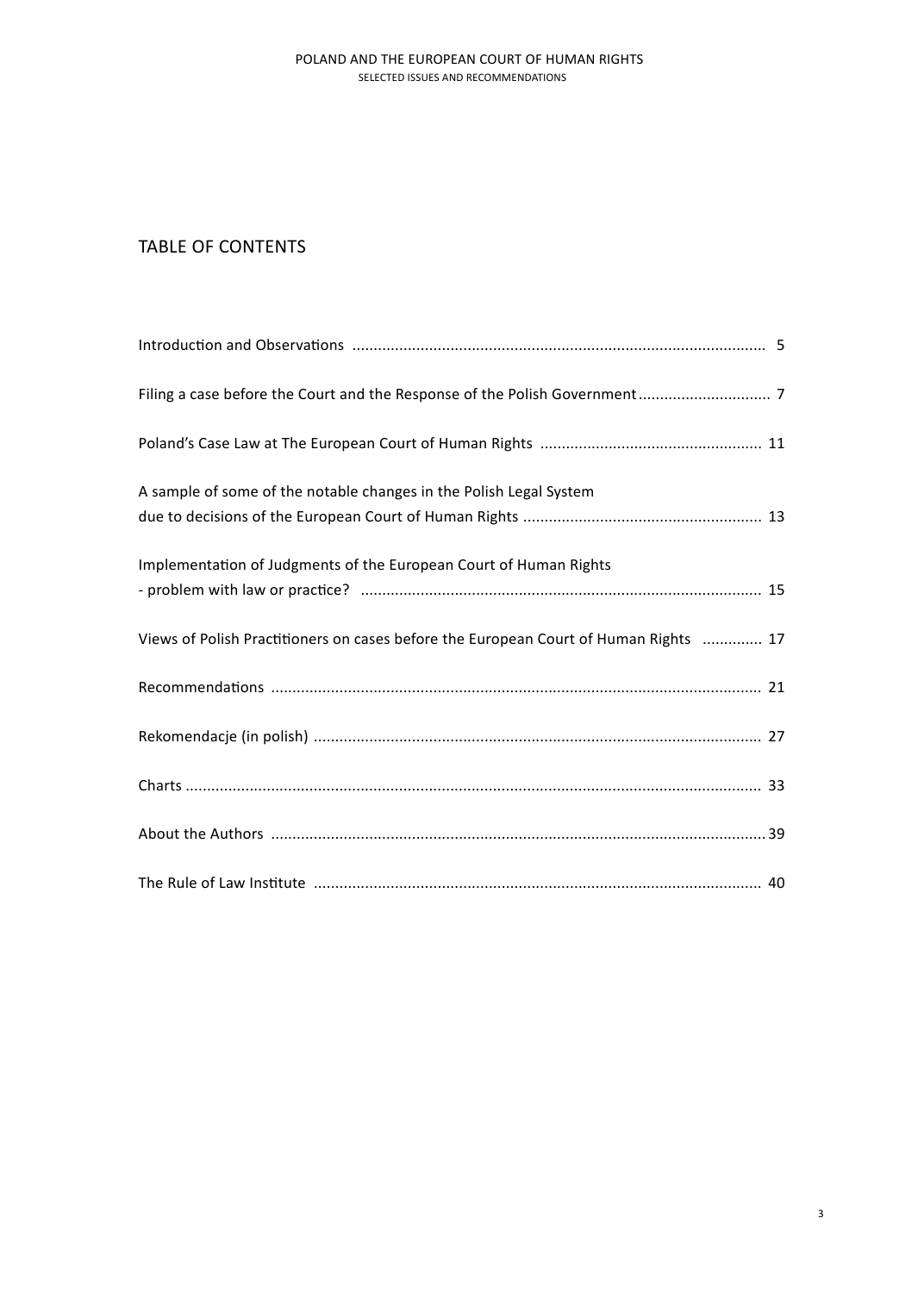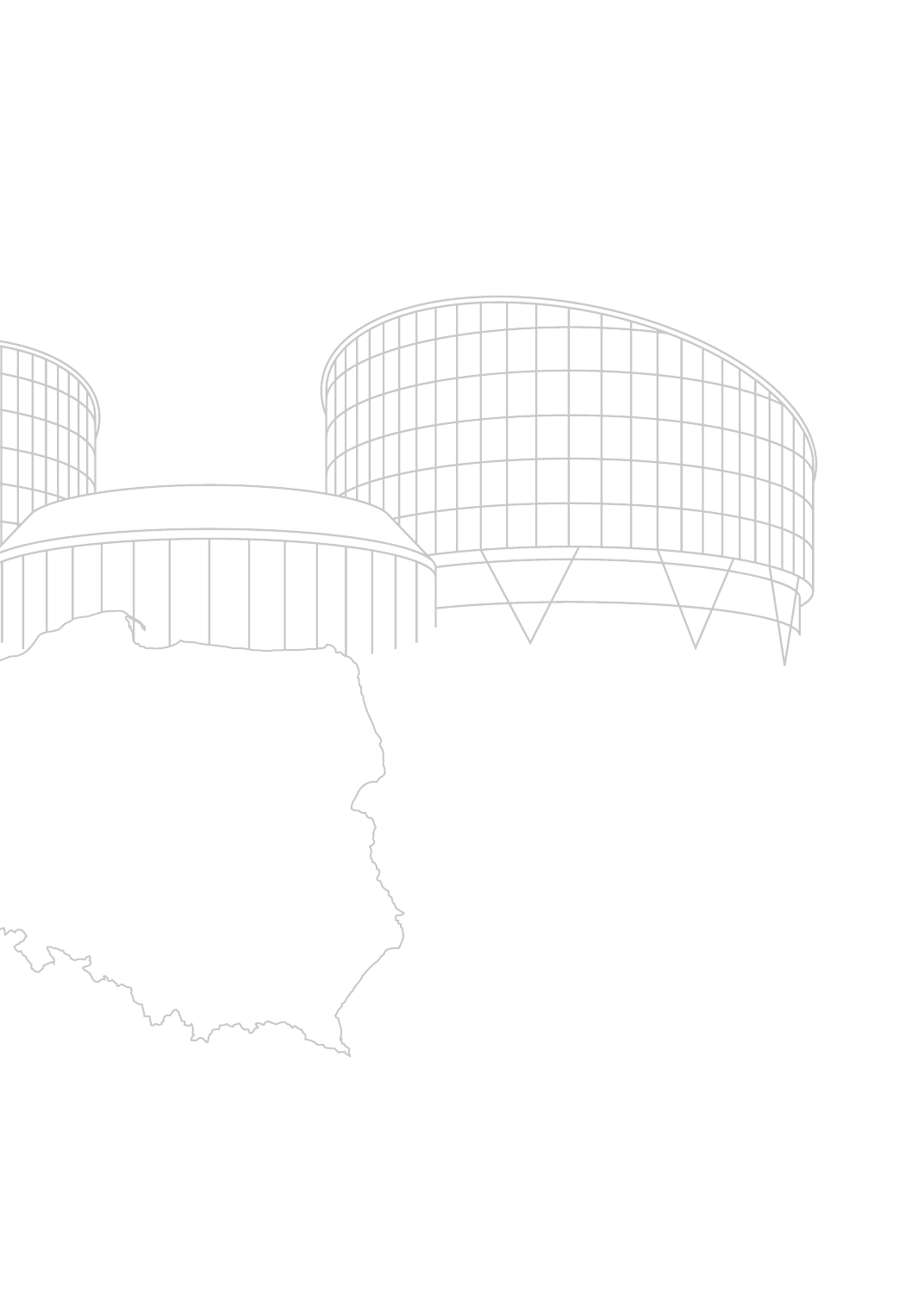# INTRODUCTION AND OBSERVATIONS

The idea for this report started following my experiences representing a Polish citizen as an applicant before the Court in a case involving issues of pre-trial detention. This experience raised a lot of questions about how Poland deals with cases in front of the Court within the Government, from the perspective of the Applicants and the impact of the Court on Polish law and practice.

This report is not intended to be a comprehensive listing of Poland's experiences with the European Court of Human Rights, a guide to Poland's case law, or a comprehensive guide to practicing before the Court. Instead our goal was to look at some specific areas involving Poland and the Court and to contribute to the discussion within Poland on the Court and Convention with some recommendations for improvement where needed.

This report was prepared using a mix of methodologies. Research was conducted where appropriate, as were interviews and/or written questionnaires with many of the individuals most involved with Poland's work with the Court.

I would like to thank those who took the time to participate in the preparation of the report. We have intentionally chosen not to credit particular comments or statements to particular individuals we contacted in the interest of promoting a full exchange of ideas and candid discussion. Any errors contained in the report the authors take full responsibility for and are in no way the responsibility of those we cooperated with in discussing this report.

Some general observations might also be in order at this point. First, we were greatly impressed with the work done by Ambassador Jakub Wolasiewicz and his department at the Ministry of Foreign Affairs in acting as the Government agent in front of the Court. Their job is to defend against allegations of human rights violations by other actors in Poland, never an easy job. However, the Ambassador's candor, professionalism and practical approach to his job are evident. This department sees its role as not only blindly representing the Government of Poland, right or wrong, but as an agent for the protection of rights and improvement of the government's provision of services.

We are also grateful for the assistance provided by the Human Rights Department in the Ministry of Justice. Their job is even more difficult than their colleagues in the MFA as the MOJ and its related organs are home to the vast majority of human rights violations filed at the Court. Recent changes at the Ministry and a sense of the importance of their role in protecting human rights bodes well for Poland and the Ministry in the future.

> *May 2011 Delaine R. Swenson*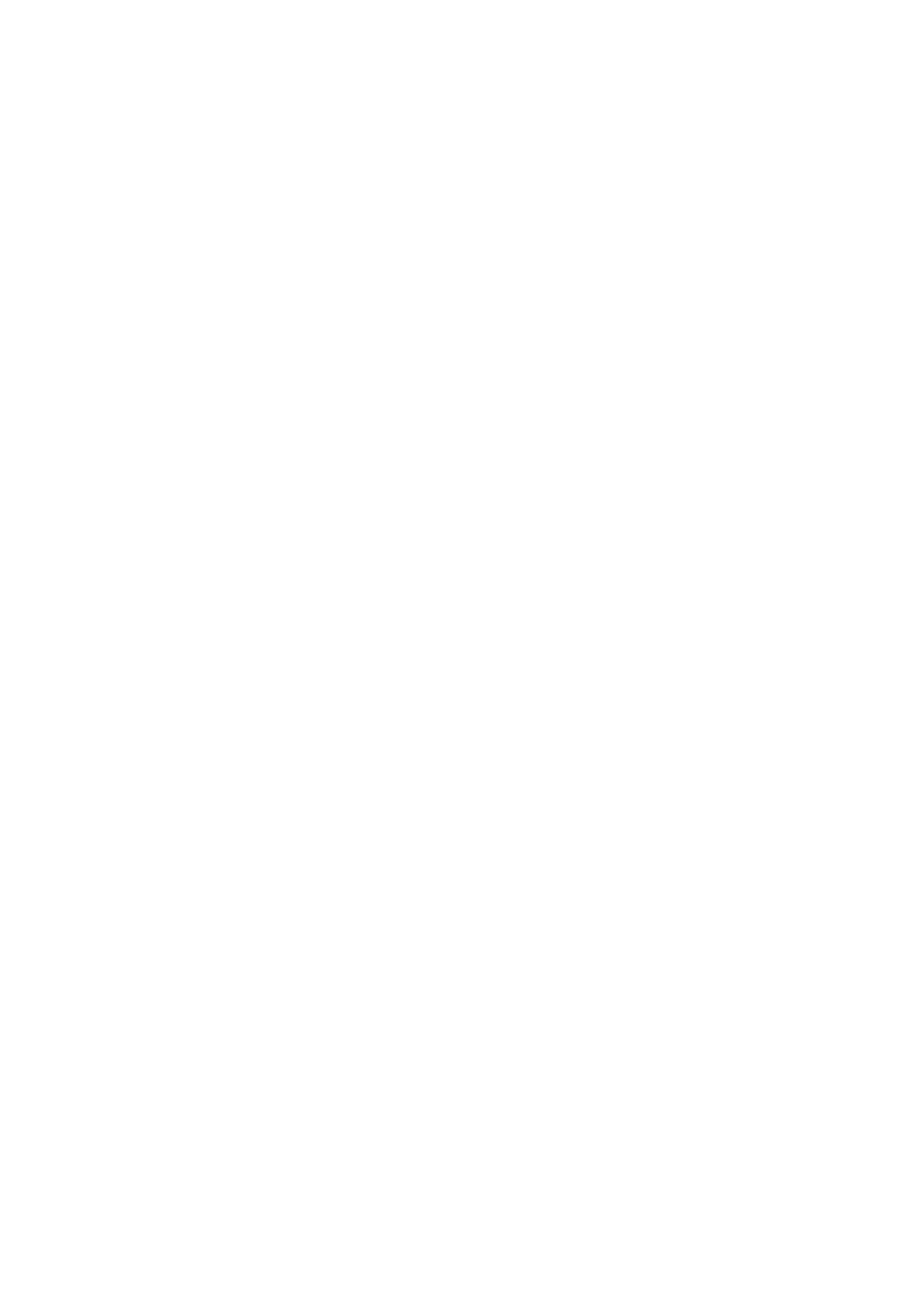# FILING A CASE BEFORE THE COURT AND THE RESPONSE OF THE POLISH GOVERNMENT

The procedure involving an individual claiming to be a victim of a violation of the European Convention on Human Rights starts before the European Court of Human Rights with an individual application filed directly to the Court in Strasbourg alleging a breach by a Contracting State of one of the Convention rights. This case Registry initiates a preliminary examination of the application. After preliminary examination and a finding that an application meets all the admissibility criteria, the selected Chamber of the ECHR communicates the case to the respondent Government and it may invite the parties to submit further evidence and written observations.

For cases where Poland was the respondent country in 2010 5,777 cases were assigned to a judicial formation and 3,924 were struck out or found inadmissible $^1$ .

Once the case has been communicated to the Government of Poland, the opportunity exists for the Government to choose either to reach a friendly settlement with the applicant or to make a unilateral declaration of acceptance of a violation of the Convention and a settlement on just satisfaction in the amount of compensation. The Court following friendly settlements and/or unilateral declarations in 2010 struck out one hundred and forty cases against Poland. In 2009 there were one hundred and seventy eight such cases<sup>2</sup>.

In addition to communicating the case to the Government the Chamber may ask for certain case documents, and it may ask the parties to answer certain factual and legal questions necessary to resolve the case. The individual requests of the Chamber will depend on the circumstances of the particular case. In Poland the primary responsibility for responding to cases filed at the Court rests with a dedicated department located at the Ministry of Foreign Affairs. This department begins the process of analysis of the case and requests the interested government organs involved in the case to respond by supplying them with all the appropriate records in the case. The interested state organs are also asked to respond with their opinions on the questions that have been presented by the Court when the case was transmitted. The interested state organ is the

<sup>1</sup> Statistics from the European Court of Human Rights.

<sup>2</sup> Ibid.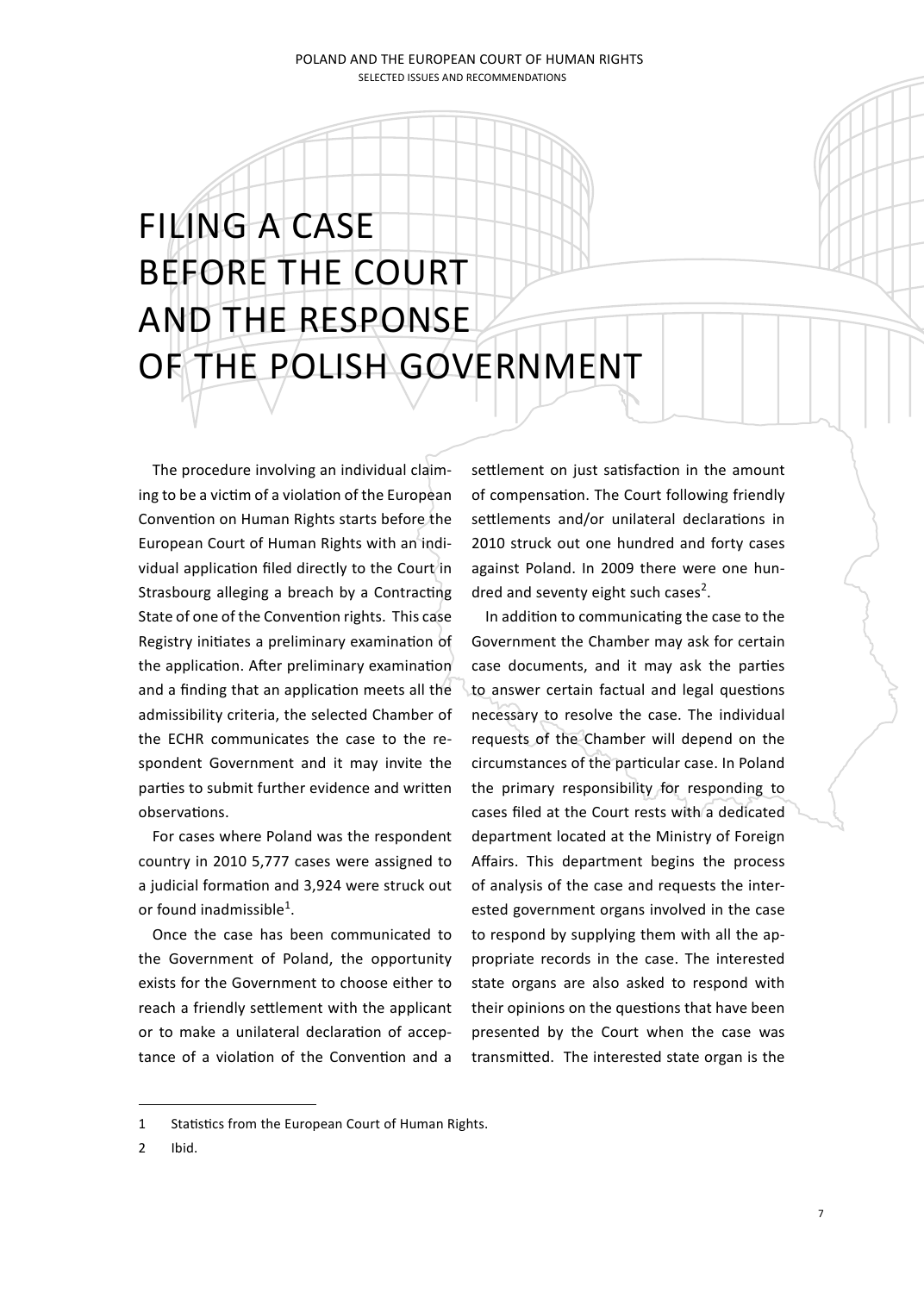part of government that was dealing with the original case. In approximately 90 % of cases the Ministry of Justice is also contacted, as the cases filed by Polish applicants to the European Court mainly deal with criminal and civil trial matters. As to administrative cases, the proper ministry is contacted. If the case deals with a criminal matter, a judge from the Ministry of Justice is examining the case in conjunction with the original organ that was involved in the case. The Ministry of Justice has a dedicated department within its Human Rights Department for dealing with the cases from the European Court of Human Rights.

Once all the analysis is finished and collected, it is Ministry of Foreign Affairs that prepares the final observations to be sent to the Court and the applicant. These observations include answers to the Courts questions and documents requested by the Court and any others seen as important by the Government. The Ministry of Foreign Affairs has final say on how the Government of Poland will respond to cases before the Court, not the agency or ministry of the original complaint.

When the case is transmitted to the government, the Applicant is given the opportunity to name legal counsel in the case. Once the government has responded to the Court, the applicant is then given time to respond to the observations of the government, to answer the questions presented by the Court, and to submit a claim for just satisfaction. The government then has a right to respond to these submissions from the Applicant including the governments position on any requested just compensation should a violation of the convention be found by the Court.

If no hearing has taken place at the admissibility stage, the Court may decide to hold a hearing on the merits of the case. However, in a majority of cases, decision is made strictly based on the written submission of the parties.

At each step of the proceeding friendly settlement is possible. If a friendly settlement is effected, the application shall be struck out of the Court's list of cases by means of a decision of the Court. The Ministry of Foreign Affairs usually proposes friendly settlement in repetitive cases, cases where the Court has previously found a violation of the Convention and the only remaining issue is determining just compensation. Poland is presently one of the leading countries in applying successfully the pilot judgment procedure<sup>3</sup>.

If no friendly settlement is reached then the responsible Chamber of the Court makes a decision in the case following a majority vote. When a final judgment includes a finding that there was a violation of the Convention, the case file is transmitted to the Committee of Ministers of the Council of Europe, the organ responsible for supervision of executing judgments of the ECHR. A State-Party to the Convention is obliged to present a report concerning the execution of judgments. Such report is a basis for the Committee to analyze a state's obligation resulting from the judgment.

According to Art. 46 of European Convention on Human Rights "The High Contracting Parties undertake to abide by the final judgment of the Court in any case to which they are parties". The state in question may have three main obligations as a result of a violation: to pay compensation (just satisfaction), to adopt general measures, to prevent violations in future (amendments in legislation) or to adopt individual measures, to achieve, as far as possible, "*restitutio in integrum*" (ex. reopening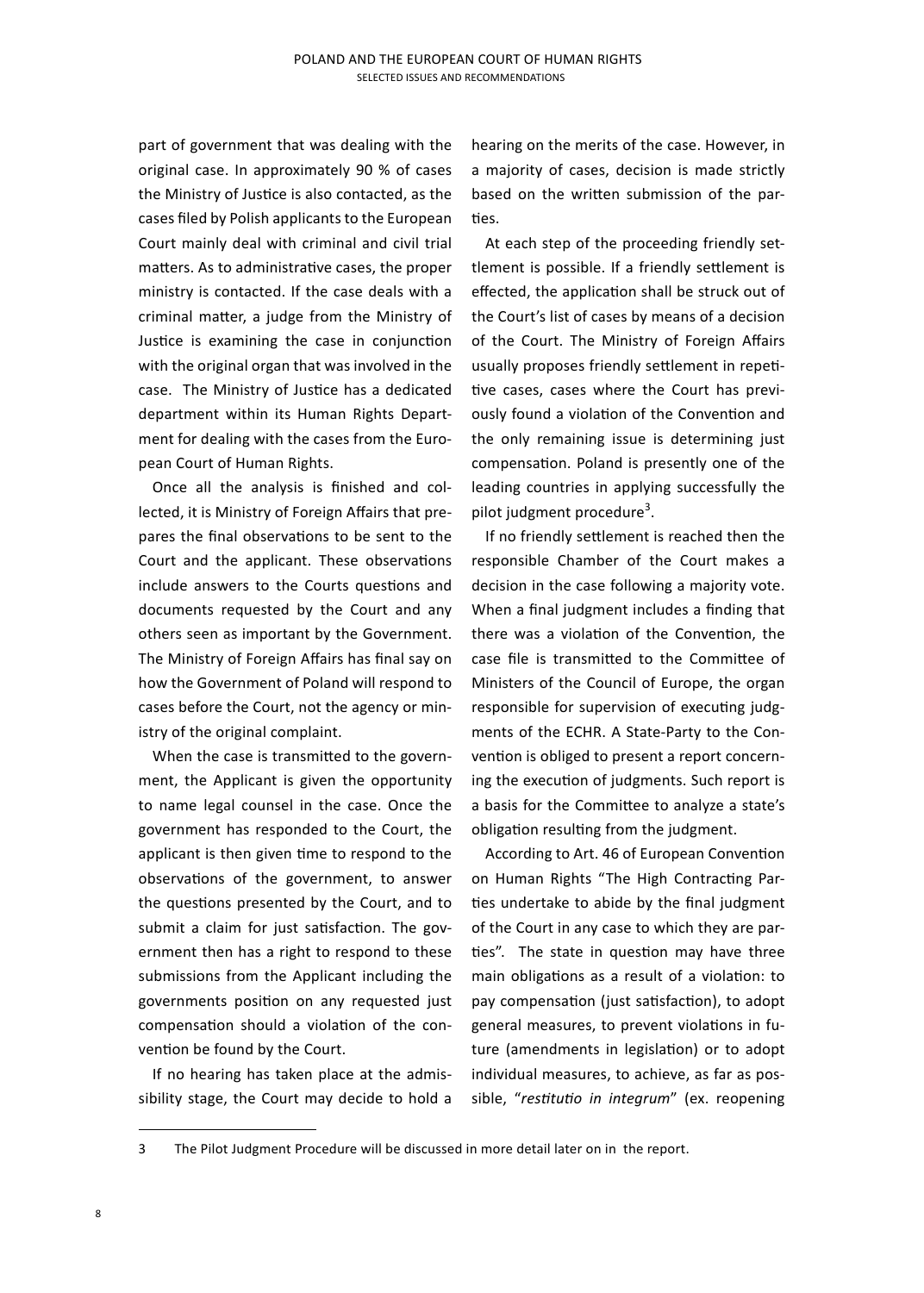of the proceedings). The method of executing individual judgments is up to the state in question. In "pilot" judgments the Court is addressing country structural problems and a state is obliged to amend the law to prevent further violations. However each judgment should be executed in such a manner that future violations in similar cases will not take place.

In Poland the governmental body that is responsible for the execution of judgments is the Inter-ministerial Working Group for the European Court of Human Rights, which was created by the Prime Minister in 2007. The main task of this Working Group is to prepare opinions on actions designed to prevent future violations and to monitor performance of the Government Program and Policies on executing the judgments of the ECHR. The Working Group consists of the Plenipotentiary for proceedings before the ECHR, the Deputy Plenipotentiary for proceedings before the ECHR and experts from each of the ministries.

The Program and Policies on executing the judgments of the ECHR was prepared by a Working Group at the Ministry of Foreign Affairs and accepted by the Government on 17 May 2007<sup>4</sup>. The program addresses certain violations of the Convention and advisory opinions as well as how to react to such violations and how to stop future ones. It includes exact propositions how to implement judgments. The last decision on execution of judgments belongs to the Prime Minister's experts, who decide how to implement the judgment.

Efficient execution of judgments is one of the priorities of the Council of Europe, who works to guarantee the effectiveness of the ECHR system. In January 2011 Poland was included in a group of nine countries that are failing to execute judgments in a timely fashion, although the Polish Government is implementing the judgments, there remains problems with repetitive cases. These judgments mainly concern excessive length of judicial proceedings or issues of detention. At the same time Poland is said to be a country that is in very good cooperation with the European Court of Human Rights.

The Human Rights Department at the Ministry of Justice pays an active role in disseminating the results of decisions from the ECHR. Following a judgment, the department prepares a short summary of the decision and publishes it on their website and a decision is made on whether or not to translate the whole opinion of the Court or not. The department would prefer to translate all significant cases but some times the resources to do so are not available. If there is a problem that lies behind a particular judgment of a Polish court, the decision is transmitted to the particular court involved and if a grave breach of law has been found then the Department of Common Courts in the Ministry is informed. Every two months a summary of relevant happenings concerning the Court and the law is sent to judges and prosecutors and some times attention is focused on particular issues.

<sup>4</sup> Zarządzenie Nr 11 Ministra Spraw Zagranicznych z dnia 28 czerwca 2006 r., w sprawie utworzenia Zespołu Roboczego przy Ministrze Spraw Zagranicznych do spraw przygotowania Programu Działań Rządu w sprawie wykonywania wyroków Europejskiego Trybunału Praw Człowieka wobec Rzeczypospolitej Polskiej, Dz. Urz. MSZ z dnia 25 lipca 2006 r., Nr 4, poz. 238.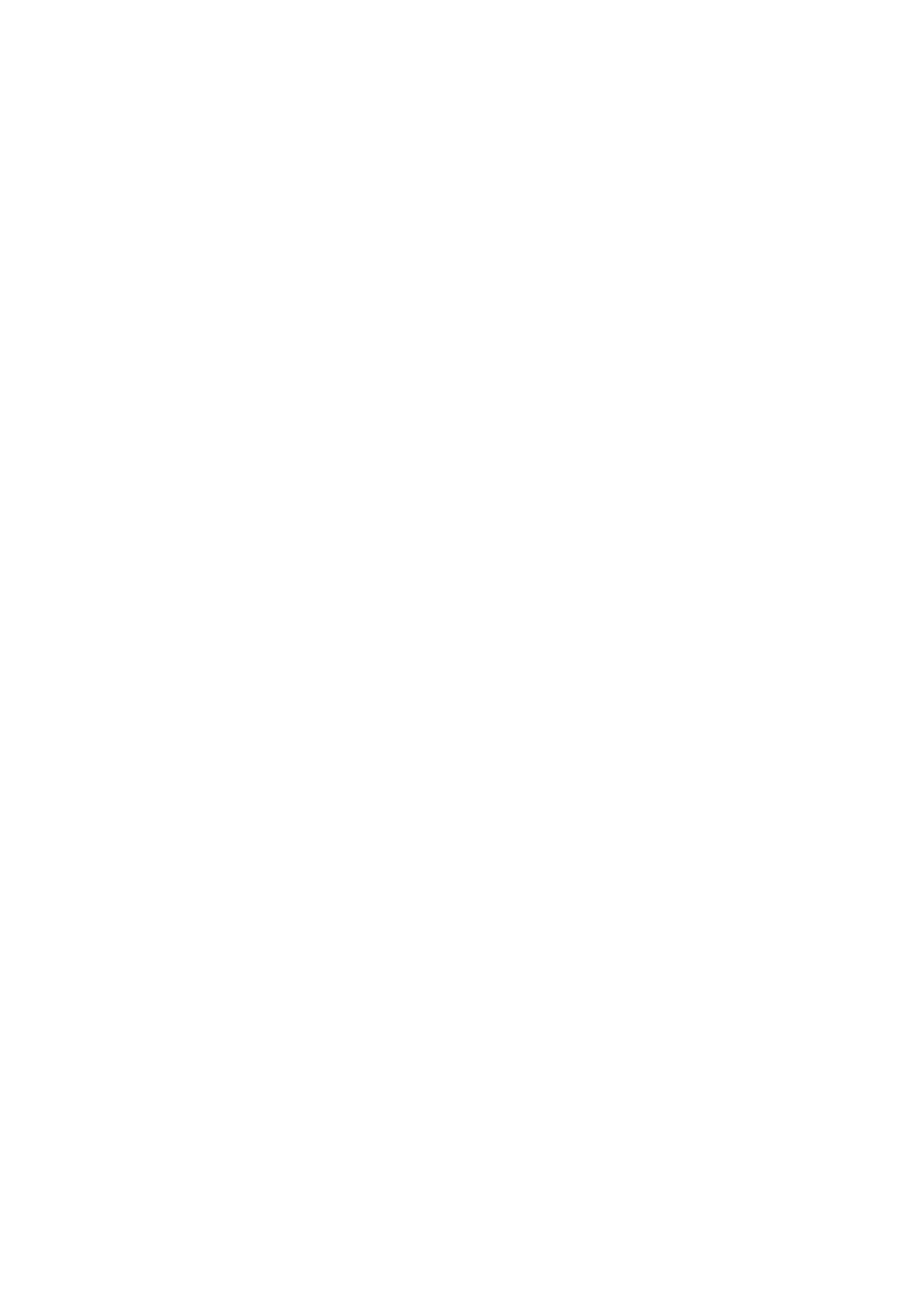# POLAND'S CASE LAW AT THE EUROPEAN COURT OF HUMAN RIGHTS

A review of the case law that has developed from January 1, 2000 to May 31, 2011 with Poland as the respondent Country presents an interesting snapshot of the development of domestic human rights law and practice and constitutes some of the most important case law in the Convention and Court's history.<sup>5</sup> During this period of time here were<sup>6</sup>a total of 867 cases where a reported decision was made with Poland as the Respondent country. The Court divides these cases into three levels of importance based on the following listings:

**High importance:** Judgments that the Court considers make a significant contribution to the development, clarification or modification of its case law, either generally or in relation to a particular State.

**Medium importance:** Judgments that do not make a significant contribution to the case law but nevertheless do not merely apply existing case law.

**Low importance:** Judgments with little legal interest - those applying existing case law, friendly settlements and striking out judgments (unless these have any particular point of interest).

Of the 867 cases involving Poland, 49 or 6% of all cases are rated by the Court of High importance, 113 or 13% are rated as Medium importance and 705 or 81% are rated as Low importance<sup>6</sup>. These numbers for the most part reflect the repetitive nature of the cases before the Court and the fact that most cases fall within several common problems associated with Article 5 - Right to Liberty and Security (Detention), Article 6 - Rights to a Fair Trial and Length of Proceedings and Article 8 - Right to Respect Family and Private Life<sup>7</sup>. In the early part of the decade there were a considerable number of cases involving Article 1 of Protocol I to the ECHR, the right to peaceful enjoyment of possessions. Most of these issues involving these property cases have since been resolved.

<sup>5</sup> All case analysis is the work of the author's using the Court's online case research system, HUDOC located at www. echr.coe.int/echr/en/hudoc/.

<sup>6</sup> See Chart No. 6.

<sup>7</sup> See Chart No. 5.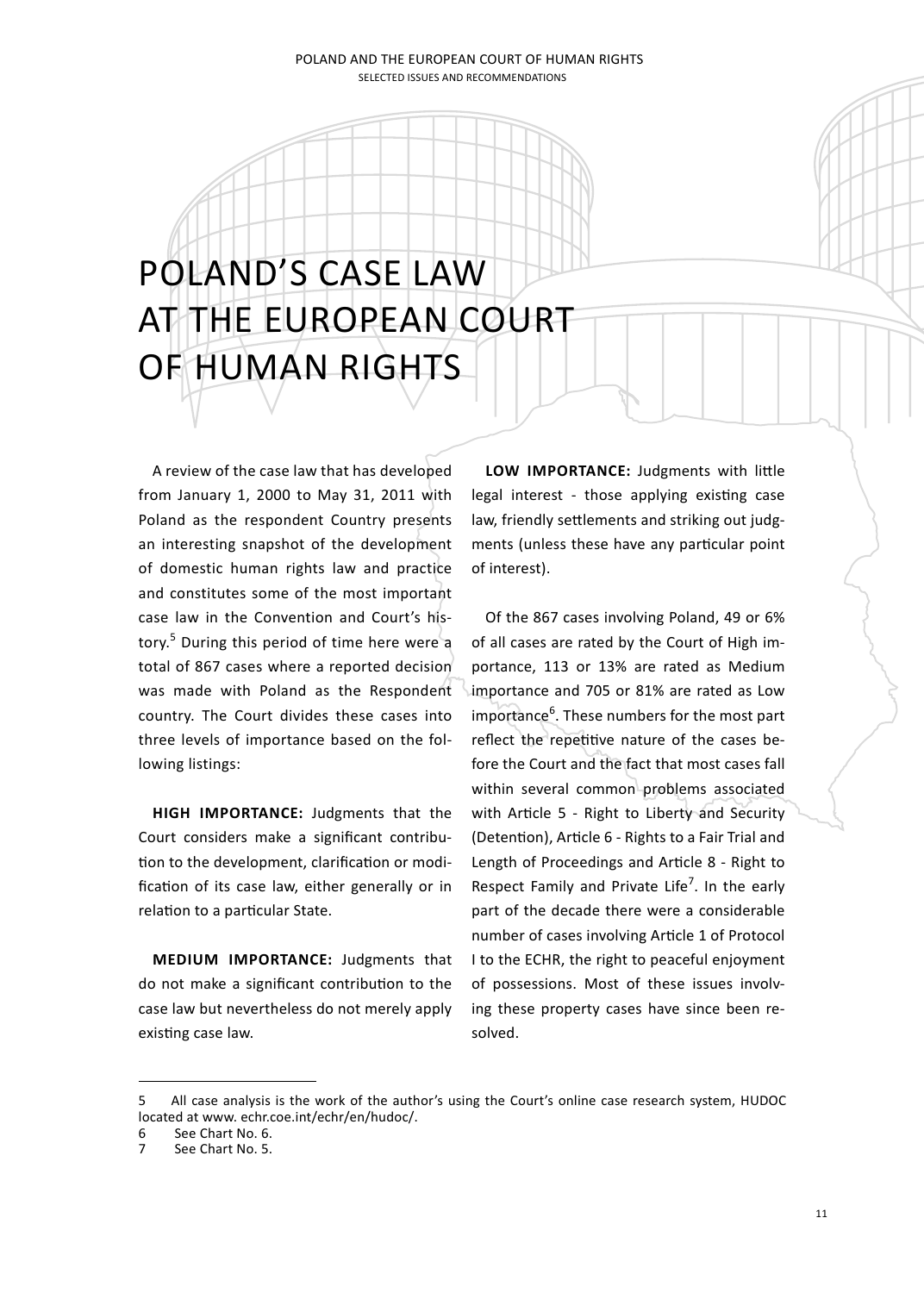Poland also was the Country to first have a case using the pilot judgment procedure in *Broniowski v. Poland*<sup>8</sup> and next in *Hutten-Czap*s*ka v. Poland<sup>9</sup>.* The Pilot judgment procedure is a procedural tool that is designed to deal with repetitive well-founded applications where the Court has identified a structural or systematic violation in a pilot judgment that would trigger an accelerated judgment procedure. This procedure would involve both taking steps to remedy the systematic problem identified by the Court and also the adoption of retroactive measures within the domestic system to redress the harm sustained by other victims of the violation. In both the *Broniowski* and *Hutten-Czapska* cases the violation related to property rights of the Applicants. The creation of this procedure, and the Polish government's acceptance of the value of the procedure for repetitive cases is an important element in the development of the jurisprudence of the European Court of Human Rights and the settlement of repetitive cases here in Poland<sup>10</sup>.

<sup>8</sup> Case of Broniowski v. Poland, (Application no. 31443/96), 2004, 2005.

<sup>9</sup> Hutton-Czapska v. Poland, (Application no. 35014/97) 2006, 2008.

<sup>10</sup> See more: A. Buyse, The Pilot Judgment Procedure at the European Court of Human Rights: Possibilities and Challenges, Nomiko Vima (The Greek Law Journal) 2009, Vol. 57, pp. 1890-1902.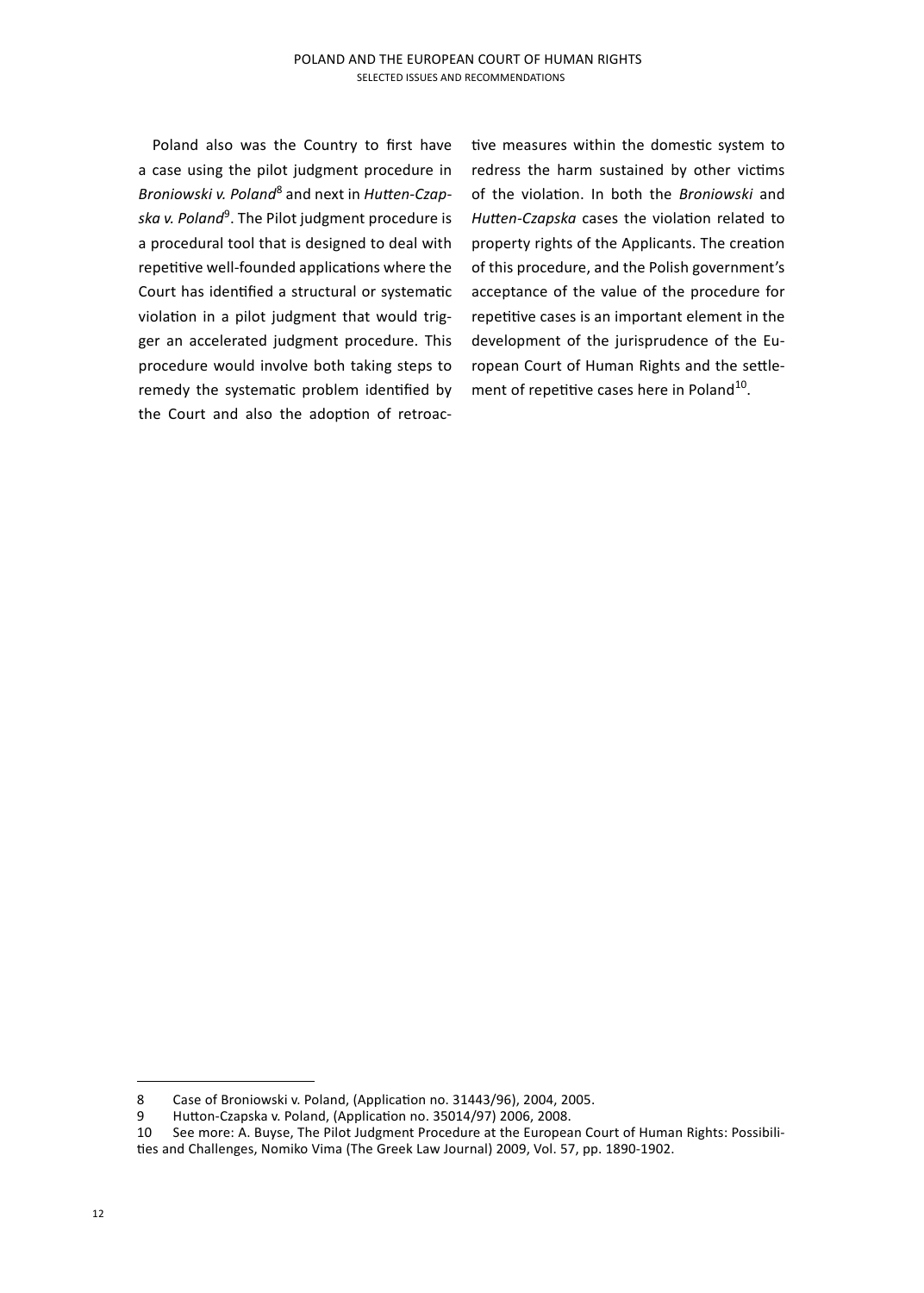# A SAMPLE OF SOME OF THE NOTABLE CHANGES IN THE POLISH LEGAL SYSTEM DUE TO DECISIONS OF THE EUROPEAN COURT OF HUMAN RIGHTS

# SYSTEMATIC PROBLEMS

### **Length of judicial proceedings**

Following the judgment in *Kudła v. Poland<sup>11</sup>* a new law was introduced, largely modeled on the Italian *Pinto* law<sup>1</sup><sub>2</sub>, providing remedies in case of excessively long judicial proceedings. On September 17, 2004, the Act from June 17, 2004 concerning complaints about a breach of the right to a trial within a reasonable time entered into force. This procedure was heavily amended on February 20, 2009 (which came into force on May 1, 2009).

# **Right to compensation for property situated beyond the present borders of the Polish State**

In *Broniowski v. Poland<sup>13</sup>* case the pilot judgment procedure was applied for the first time ever. Under such procedure the ECHR gives a judgment that finds a systematic and widespread violation of a right or rights protected by the European Convention and orders the national Government to provide general measures at the national level to redress the breach found14. In the *Broniowski* case a violation of art. 1 of Protocol I was found. As a result of the judgment legislation was adopted: the Act of July 8, 2005 on the recognition of the right to compensation for property situated beyond the present borders of the Polish State.

## **CHANGES IN THE CODE OF CRIMINAL PROCEDURE OF 1997**

There have been several judgments where the Polish Constitutional Court has found that provisions of the Code of Criminal Procedure are inconsistent with the provisions of the Polish Constitution and has referred to the decisions of the European Court of Human Rights.

<sup>11</sup> Appl. no. 30210/96 (Judgment of the Grand Chamber on October 26, 2000).

<sup>12</sup> M. Krzyżanowska – Mierzewska, The Reception Process in Poland and Slovakia [in:] H. Keller, A. Stone Sweet, A Europe of Rights. The Impact of ECHR on the National Legal Systems, Oxford University Press 2008, p. 578.

<sup>13</sup> Appl. no. 31443/96, (Judgment of Grand Chamber on June 22, 2004).

<sup>14</sup> M. Krzyżanowska – Mierzewska, p. 556.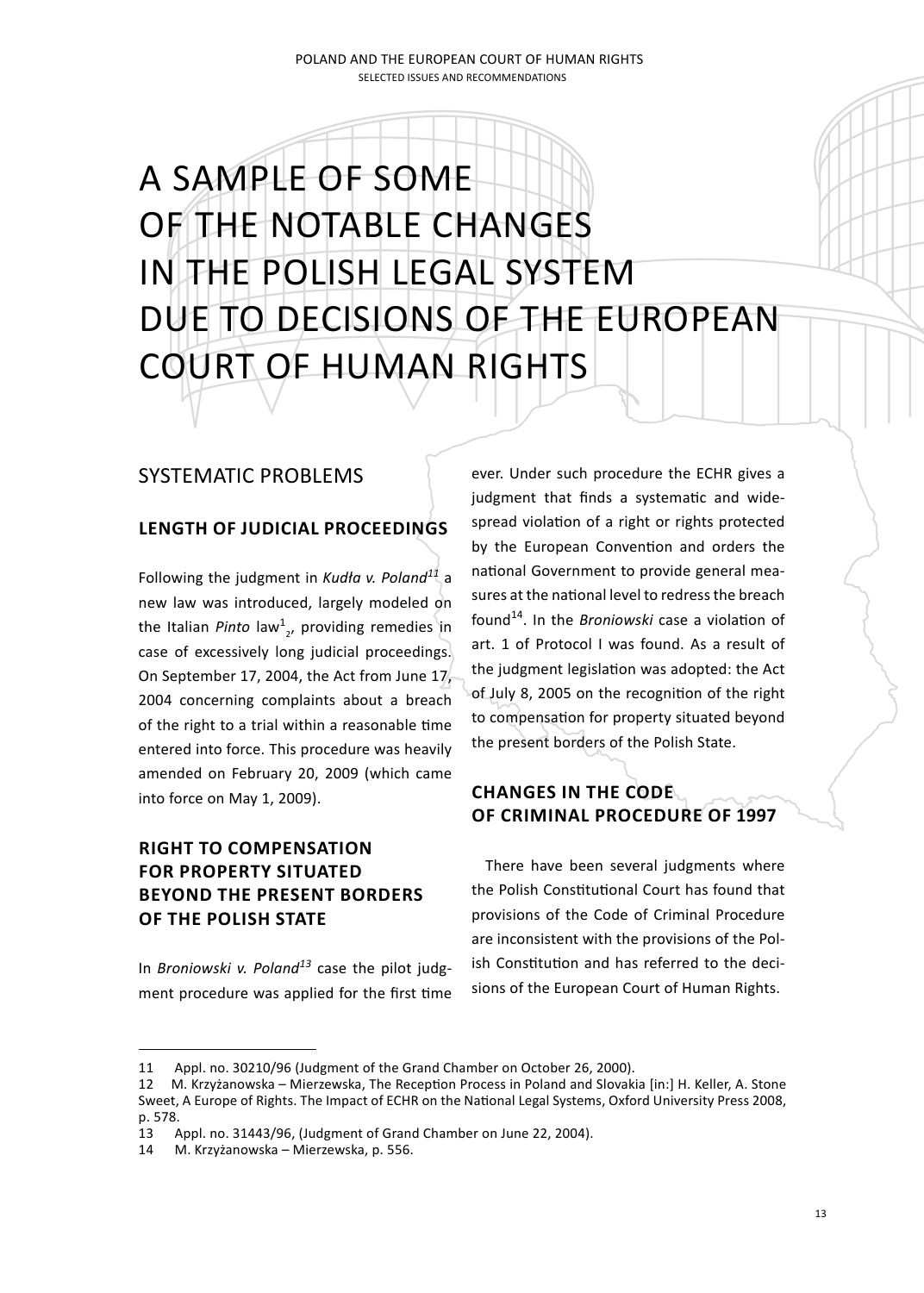As an example some of the following changes were made:

- Article 632 p. 2 concerning some aspects of the reimbursement of the cost of procedure was found inconsistent with the Constitution and a new Article 632 was adopted.<sup>15</sup>
- Article 263 § 4 concerning some aspects of the extending of the length of detention on remand was found inconsistent with the Constitution. $16$  This provision was then amended.
- Article 263 § 3 concerning the possibility to extend the length of detention on remand was found inconsistent with the Constitution.<sup>17</sup> A new § 3a of this Article was then adopted.
- Article 156 § 5 concerning access to materials on which the decision of detention on remand during pre-trial procedure is made was found inconsistent with the Constitution<sup>18</sup> and then a new § 5a was adopted.
- Article 236 § 2 concerning some aspects of searching was repealed.<sup>19</sup>

# **OTHER CHANGES**

• **Prisoner's right to respect for their correspondence** 

Relevant provisions of the Code of Enforcement of Criminal Sentences were amended in September 2003 as a result of cases in which the prison administration was found by the European Court of Human Rights to be too eager to open prisoner's correspondence.

### **• Excessive court fees**

On July 28, 2005 the new Law on Court Fees in civil cases was adopted based on previous judgments of the ECHR.<sup>20</sup>

### • **Length of administrative procedure**

On December 3, 2010 a new claim was introduced to the Code of Administrative Procedure concerning the extensive length of administrative procedure, it came into force on April 11, 2011. It fills the legislative gap that the European Court of Human Rights has focused on in some cases against Poland involving administrative procedure.

<sup>15</sup> Judgment on 26 July 2006, SK 21/04.

<sup>16</sup> Judgment on 24 July 2006 r., SK 58/03.

<sup>17</sup> Judgment on 10 June 2008, SK 17/07, (77/5/A/2008).

<sup>18</sup> Judgment on 3 June 2008, K 42/07.

<sup>19</sup> Judgment on 3 July 2008 r., K38/07, (102/6/A/2008)

<sup>20</sup> Kreuz v. Poland, appl. no. 28249/95 (Judgment on June 19, 2001).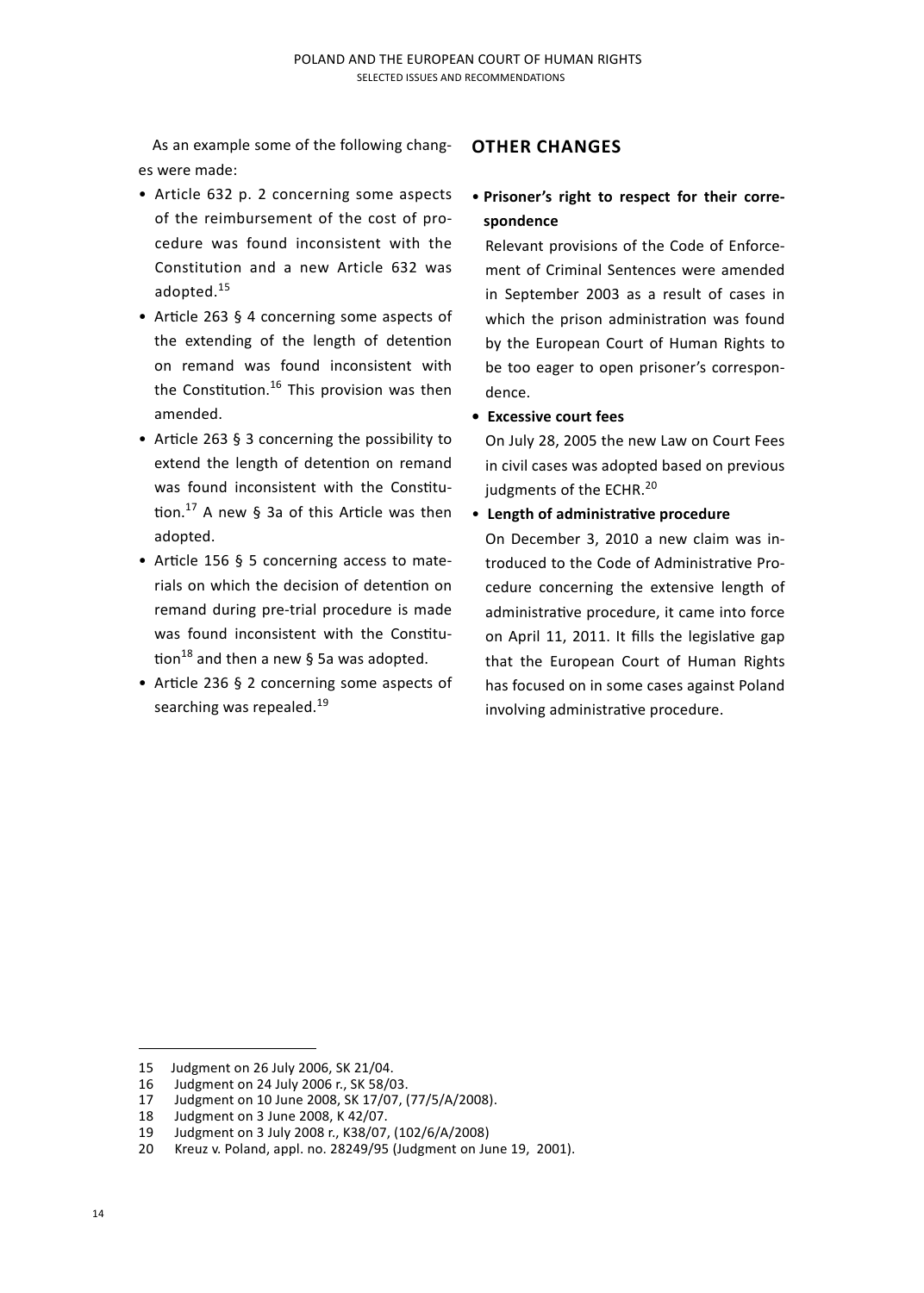# IMPLEMENTATION OF JUDGMENTS OF THE EUROPEAN COURT OF HUMAN RIGHTS - PROBLEM WITH LAW OR PRACTICE?

There are divided opinions of experts concerning the question if the problem with the implementation of the European Convention and the European Court of Human Rights judgments is caused more by faulty law or by wrong practice. From a review it is obvious that many factors have an influence on the process of implementation.

### **THE LAW**

During the legislative process there is no mechanism to assess and ensure the compatibility of law - bills and other regulations – with the standards of the European Convention. Admittedly, there is one body: the Legislative Council (Rada Legislacyjna) whose main task is to ensure the good quality of legislation, but their role in the legislative process "appears to be largely disregarded by Members of Parliament"<sup>21</sup>. However, there is no obligation to assess the compatibility of the bills and regulations with international human rights legal standards (like i.e. the assessment of the compatibility of domestic regulations with the European Union *acquis communautaire*). Furthermore, the Legislative Council has no competence of legislative initiative, meaning they cannot bring to Parliament drafts of new bills to change or correct the law.

There exists therefore a need for a permanent review of Polish laws to find those provisions that are incompatible with the European Convention and its jurisprudence. On May 17, 2007 the Polish Government passed the Governmental Plan of Action concerning implementation of judgments of the European Court of Human Rights (Program Działań Rządu w sprawie wykonywania wyroków Europejskiego Trybunału Praw Człowieka). A Working Group at the Ministry of Foreign Affairs prepared the action plan. This document contains first of all guidelines regarding the 16 main problems of the polish legal system connected with ECHR judgments. It should be underlined that some changes have already been completed according to that program, for instance in 2007 the regulation concerning the protection of the Prison Service (Rozporządzenie Ministra Sprawiedliwości z 31 października 2003 r. w sprawie sposobów ochrony jednostek organizacyjnych Służby Więziennej) has been amended so as to eliminate unnecessary body searches of prisoners. Subsequent actions should be also taken to resolve other principle problems.

<sup>21</sup> M. Krzyżanowska – Mierzawska, op. cit., p. 584.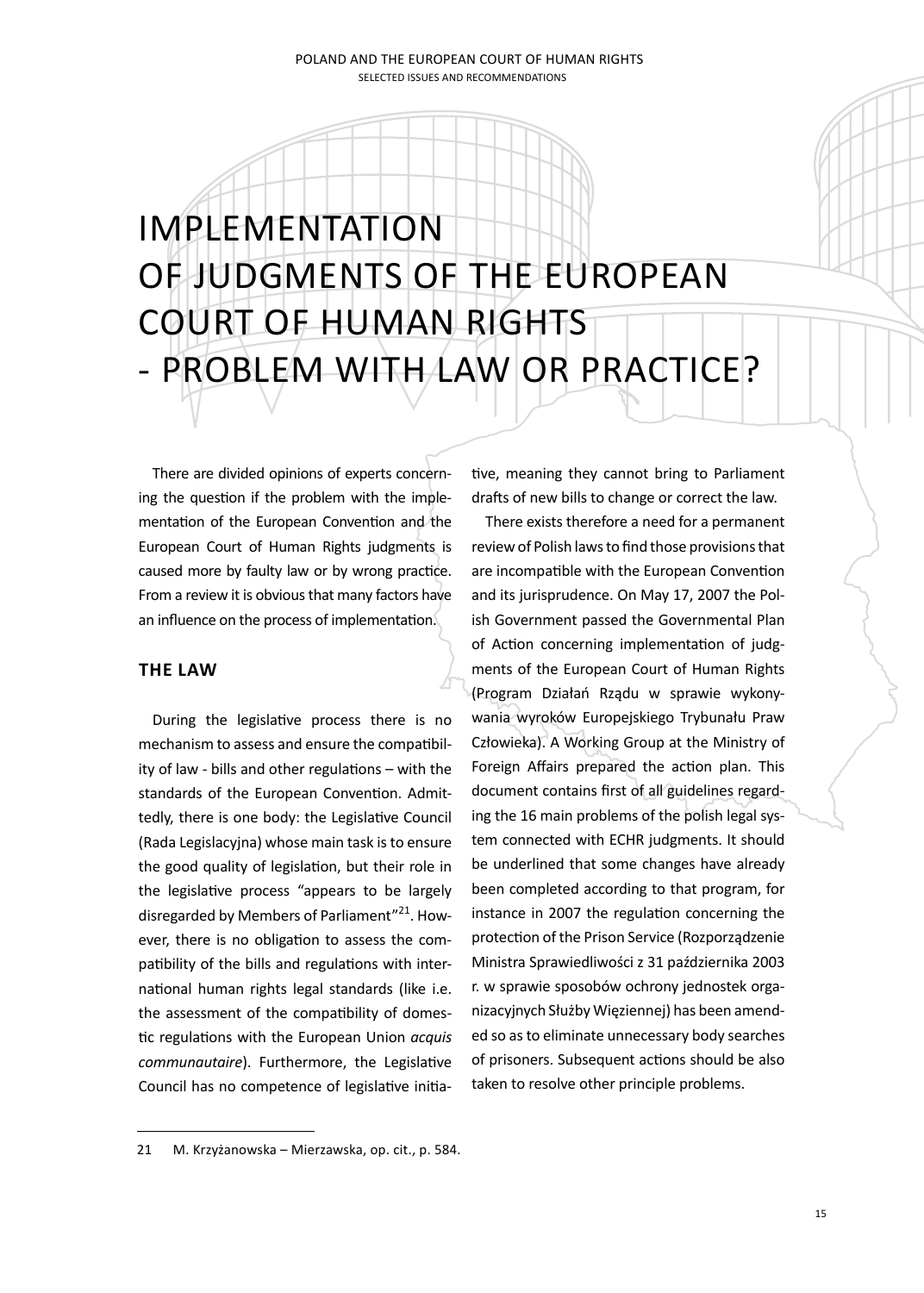In addition, some provisions of the Polish Constitution enable the examination of conformity of statutes and ordinances with ratified international agreements – such as the European Convention on Human Rights – by the Constitutional Court. According to article 197 of the Constitution any court may refer such a question of compatibility to the Constitutional Court if the answer to this question is relevant for the outcome of a case pending before that court. However, this mechanism has been rarely used so far to test the compatibility of laws specifically with the European Convention<sup>22</sup>. It is important to emphasize that the Polish model of individual constitutional complaint doesn't allow an individual, whose constitutional freedoms or rights have been infringed, to seek examination by the Constitutional Court of the compatibility of the Polish statutes and ordinances with international agreements, such as the European Convention, as such an examination can only refer to the compatibility of statutes and ordinances with the Constitution itself<sup>23</sup>.

## **PRACTICE**

Polish courts of a higher instance refer to the European Convention quite often. The Supreme Court started to refer to the Convention even before its entry into force<sup>24</sup>. On many occasions the Constitutional Tribunal has also referred to the Conventions and jurisprudence of the ECHR. Nevertheless, the practical role played by the European Court and its judgments in the

everyday practice in lower level courts "remains rather modest"<sup>25</sup>. Advocates and lower court judges hesitate to invoke the jurisprudence of the ECHR in their pleadings or in written grounds for judgments. The advocates have often strong convictions that a lower court would overlook or ignore that reference or even be "annoyed by being lectured by an advocate and would therefore react negatively"<sup>26</sup>. Similarly, the judges of lower courts are afraid of the reaction of their senior colleagues on higher benches, who have administrative supervision of their judicial decision<sup>27</sup>.

It addition it is stressed that the lack of invoking the jurisprudence of ECHR is also connected with the general unwillingness of Polish judges to refer to public law, even to the Constitution, as they are strongly specialized in civil or criminal matters and are not prepared enough to resort to international law. This could also be connected with the historically unclear relationship that exists in the Polish legal system between domestic and international law<sup>28</sup>.

Another barrier to effective implementation of the jurisprudence of the Court is the issue of education of Polish judges, prosecutors and lawyers relating to the Court. This relates to both the substance of the law as reported in Court decisions interpreting the Convention and in developing the skills and ability to apply a legal system based on precedence which remains a new undertaking for most Polish legal practitioners.

<sup>22</sup> In 2010 the Constitutional Court answered such question on request of the one court from Lublin (Sąd Rejonowy w Lublinie) concerning Article 392 §1 of Code of Criminal Procedure, Judgment on 7 December 2010, P 11/09.

<sup>&</sup>lt;sup>23</sup> See the Constitutional Court judgment concerning the individual constitutional complain by Jakub Tomczyk, rendered on 5 October 2010, SK 26/08 (73/8/A/2010).<br>24 Marty in Rendered Americanska on city n 543

<sup>24</sup> M. Krzyżanowska – Mierzawska, op. cit., p. 543.<br>25 libidem n 544

 $25$  Ibidem, p. 544.<br> $26$  Ibidem

 $26$  Ibidem.<br>27 Ibidem

<sup>27</sup> Ibidem, p. 545, 547.<br>28 Ibidem n 545

Ibidem, p. 545.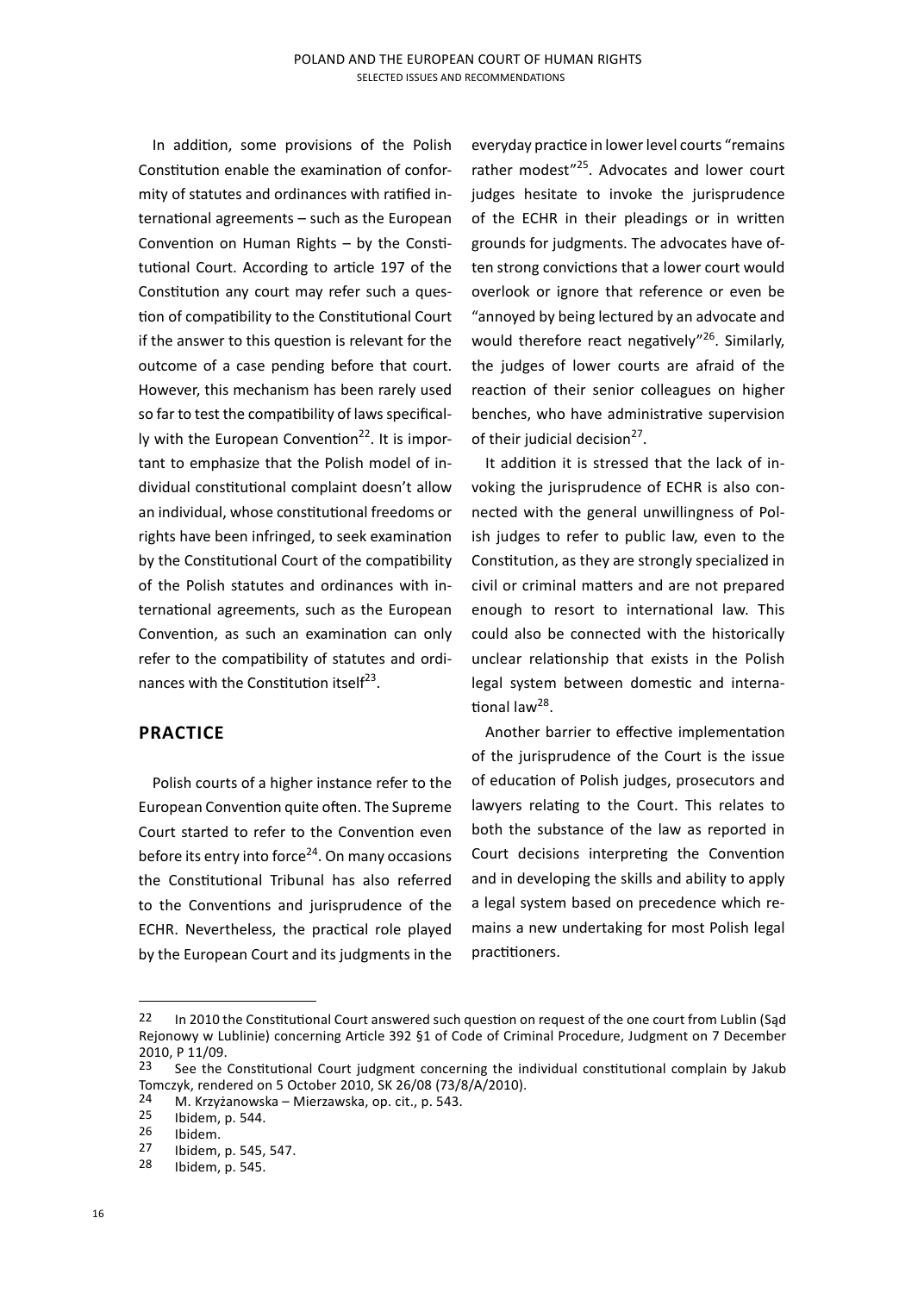# VIEWS OF POLISH PRACTITIONERS ON CASES BEFORE THE EUROPEAN COURT OF HUMAN RIGHTS

 As part of this project the authors interviewed and submitted written questions to a number of practitioners who have represented both the Government of Poland and individual applicants in front of the European Court of Human Rights. These discussions revealed a wide diversity of opinion regarding Poland and the ECHR. A summary of these observations is included in this section of the report.

## Legal representation of Applicants before the Court:

There is actually a fairly large potential pool of legal practitioners who may represent individual applicants before the Court. Not only may licensed advocates and legal advisors represent individuals before the court, but also so may lawyers specializing in human rights, especially those who work for nongovernmental organizations. Having in mind the number of advocates and legal advisors in Poland, this number should be impressive. However not every lawyer is prepared for such representation. In large part this is because successful representation of an Applicant requires the skills and knowledge necessary to appear in front of an international tribunal, which is substantially different from domestic court practice. Initial written pleadings are very important in the Court in order to meet the increasingly stringent admissibility criteria for a case to be heard. Representatives of applicants before the Court should also have knowledge of the judgments of the court concerning the section of the Convention that was alleged to have been violated, or have the ability to effectively research and apply the precedent case law of the Court. Unfortunately it appears that the number of truly qualified representatives working with Applicants is not currently increasing, and there remains a need for further qualified representatives. The general agreement among practitioners is that those who are experienced before the Court are in fact providing increasingly good representation but that there are still a lot of representatives who are not effective in their representation.

A review of the statistics also points out a potential problem with the quality of applications filed at the initial stage of the process. Statistics make it clear that the vast majority of applications filed with the Court against Poland are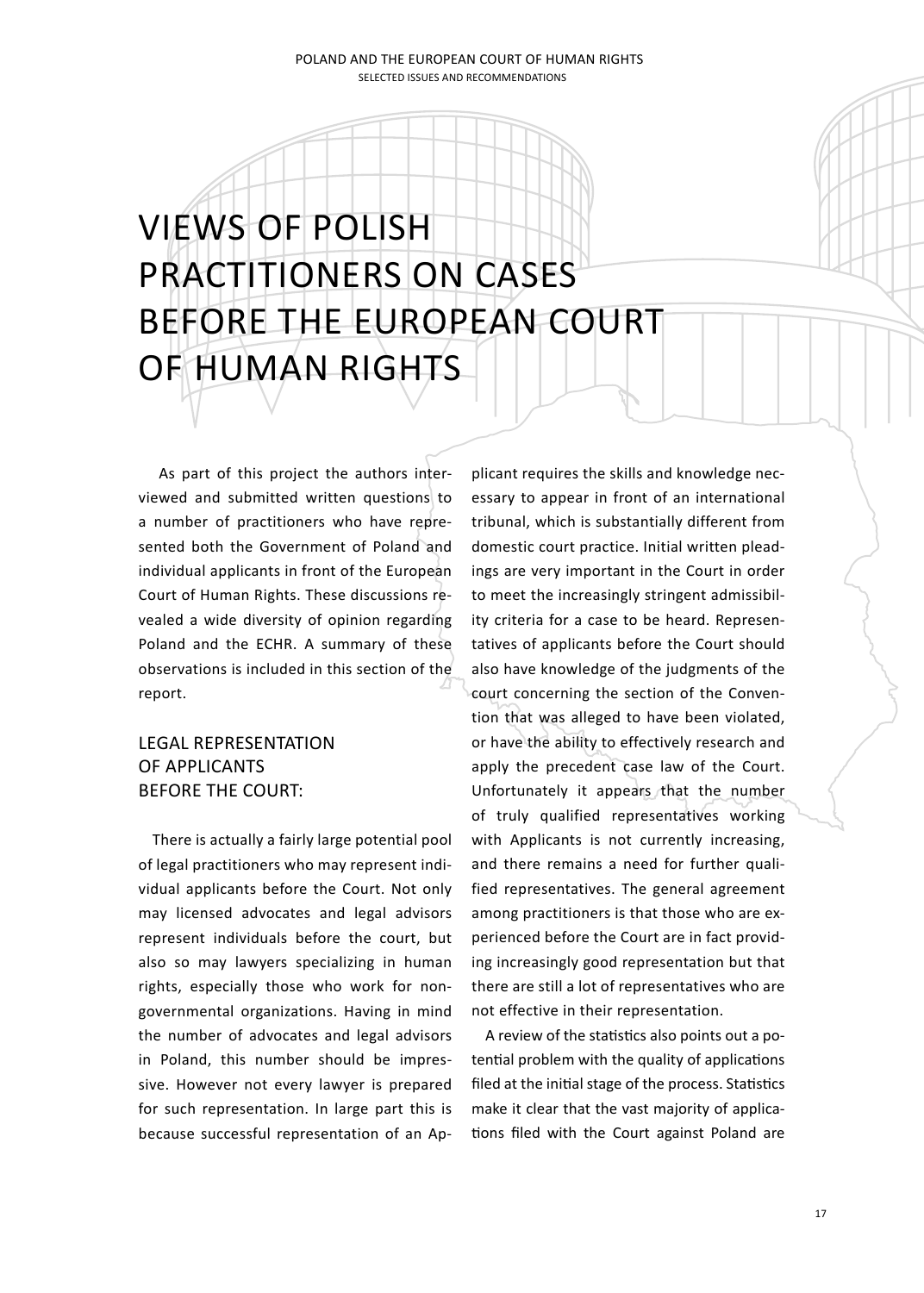found to be inadmissible and are struck out $^{29}$ . While many of these are probably not valid claims under the Convention system, there can be little doubt that many of them are struck out because the Applications are filed without any legal advice or assistance. The initial admissibility standards of the Court are strict, and getting stricter, and it is difficult for an applicant without legal advice to understand concepts like exhaustion of domestic remedies, the short 6-month statute of limitations, whether a claim is "manifestly ill founded" or the new requirement to show they suffered "a material harm". Greater resources are needed to assist individuals at the beginning of the application process.

# Poland's Judiciary and the European Convention on Human Rights:

The level of knowledge of Poland's judiciary of the law of the Convention, its protocols and the case law of the Court is sometimes difficult to determine depending on the court or the case, but the consensus is that it is not satisfactory. ECHR judgments are rarely used in Polish judges work. Several reasons are listed for why this is the case: first, it could be a reflection of the lack of proper knowledge by Polish judges on ECHR judgments, secondly, it could reflect the fact that the Polish law might set stronger standards than the Convention and judges do not feel the need to quote the provisions of the Convention, and thirdly it could reflect the fact that case law is not a traditional source of law in Poland and judges are not used to relying on and quoting previous judgments. Unfortunately Polish advocates have the impression that sometimes using their knowledge of ECHR judgments might be not proper in a Polish courtroom. (Or at least accepted as proper by the judge in the case). There is agreement that ECHR case law is accepted and applied successfully in front of the Supreme Court or the Constitutional Tribunal, but not generally the lower courts. One favorable trend is that the level of Polish judge's knowledge of ECHR judgments is increasing in part thanks to translation of the most important case law to Polish and to more public debate and knowledge about the Court's case law.

# Implementation of European Court of Human Rights Judgments in Poland:

Poland is attempting to systematically execute the Judgments of the European Court of Human Rights in both individual cases and through structural and legal changes. However there still remains some ongoing problems including a lack of cooperation among governmental organs responsible for applying the law, and the fact that individuals do not currently have any means to enforce a judgment. There is also a lack of special procedures that would allow supervision of the execution of the judgment in Poland by the victim in question. The third problem is connected with the wrong practice before Polish courts. We can assume that the culture of Polish lawyers and judges societies has a great impact on implementation of ECHR judgments. If judges will not apply properly general measures introduced thanks to ECHR judgments there will be a continuing risk of violation of the Convention. An example in this area concerns compensation for excessive length of proceedings. If the compensation

<sup>29</sup> See Chart No. 4 in this report reflecting the number of judgments (about 2%) and number of cases struck out or found inadmissible.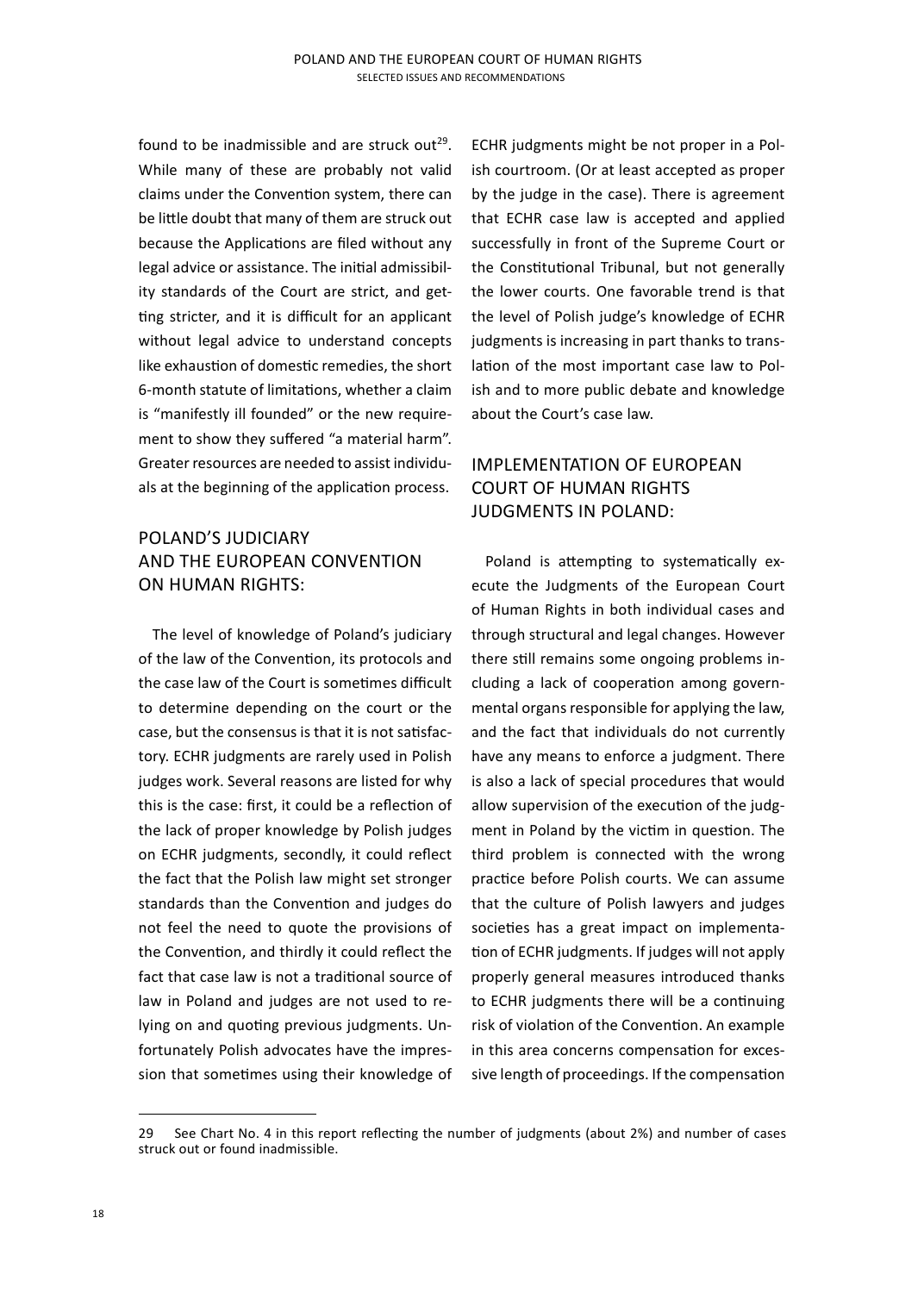is not adequate, the fact that we introduced compensation as a remedy in the Polish system does not have an impact for future violations. The fourth problem that could be observed with the implementation of ECHR judgments is legislation priorities and timing. Poland must react faster and make changes based on human rights provisions a greater priority.

### Education and Training:

New decisions of the European Court of Human Rights are constantly being handed down which creates a truly dynamic and changing law. This leads to the challenges of continuous training for legal professionals on this changing area of the law not only for legal professionals but also for governmental employees who are governed by the law, such as for example, state correctional officers. This includes the very important need to teach individuals how to apply the law in practice in their every day work for the government. The awareness of society itself should be increased so they can be aware of the protections afforded by the Convention and the Court as average citizens currently lack knowledge about their human rights. In

addition, the continuing legal education, training and apprenticeship programs of the legal professions, and the efforts of the law faculties do not do an adequate job in preparing practitioners for dealing with human rights law or the Court. Legal education needs substantial reform in this area.

### Lack of Cooperation:

There is limited or no cooperation between the bar associations and the government on the issues of human rights and the Court. Advocates generally have the impression that the government is not interested in their work experience. And while there has been good cooperation at times between the bar associations (particularly the National Advocates Council) and non-governmental organizations like the Helsinki Foundation for Human Rights, there is still not enough coordinated training and advocacy in this area. Oftentimes cooperation is based on personalities in the institutions, and not on institutionalized relationships. This lack of cooperation has a negative impact on societies awareness and acceptance of the proceedings before the Court of Human Rights.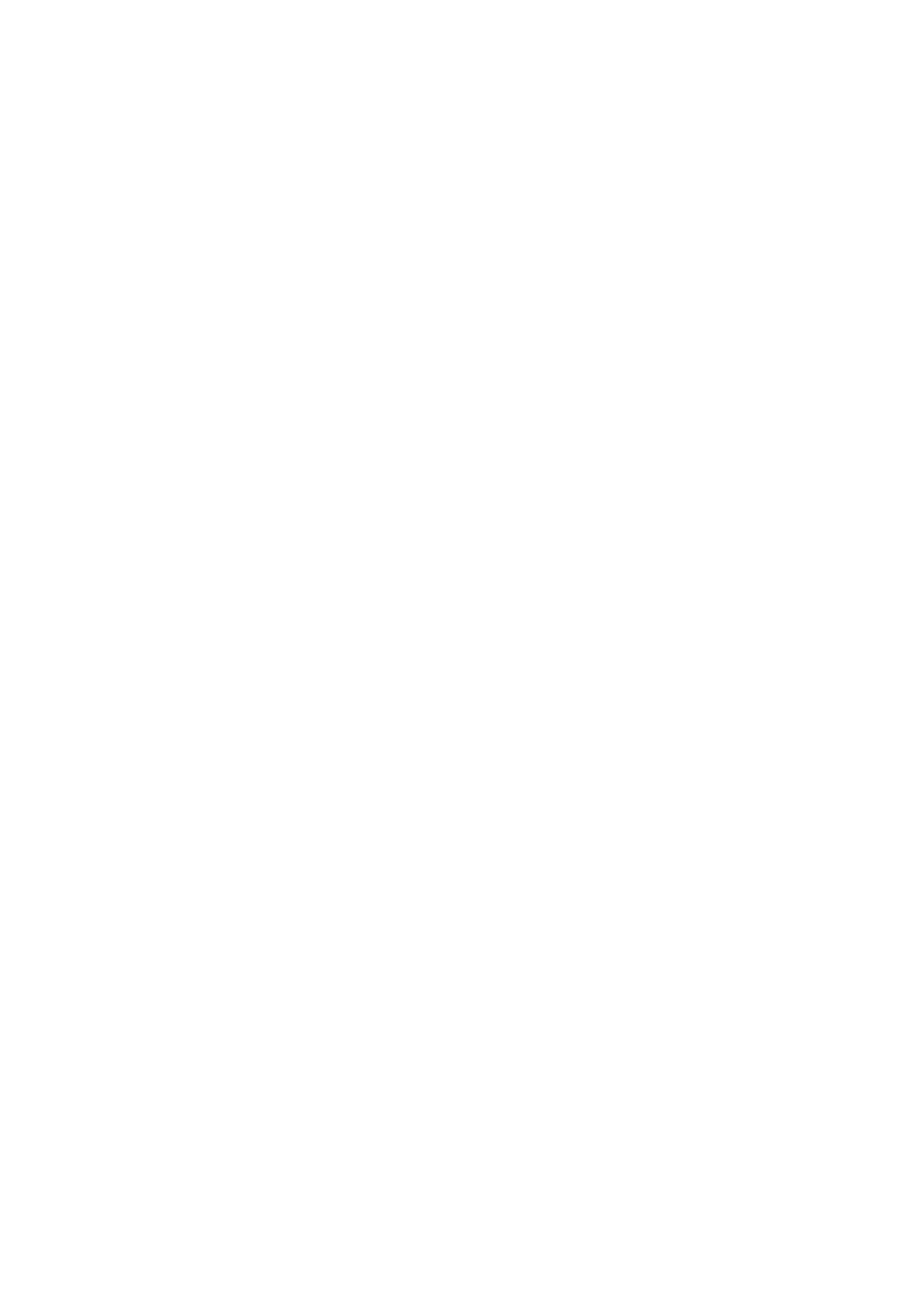# RECOMMENDATIONS

In light of the information gathered as part of the preparation of this report the authors believe that there are several areas where improvements can be made in order to increase Poland's responsiveness to the decisions of the Court as well as the domestic practice regarding the European Court of Human Rights.

- **1. Recommendations concerning the level of victim's legal representation before the European Court of Human Rights in Poland.** 
	- **1.1 Human rights courses on the Convention, the Court and its jurisprudence should be obligatory courses during legal studies.**

The importance of the Convention and the decisions of the Court as a (de facto) source of law in Poland should be emphasized from the beginning of legal education in a similar manner to other important sources of Polish law. In addition, law students should be taught how to work with legal precedence as a source of law in practical courses designed to give them the skills they need to apply reasoning by analogy in real cases before the domestic courts.

**1.2 Apprenticeships courses concerning human rights should be taught by experts who have experience appearing before the ECHR and contain practical elements.**

Legal apprenticeship trainings on the Convention and Court should concentrate on the practical application of the law to the everyday work of the appropriate legal profession. Currently only the bar in Warsaw, largely because of close cooperation with the Human Rights Commission in the National Advocates Council, provides an adequate number of hours of training on the Court with qualified specialists. Some bars provide courses concentrated only on Convention provisions. These courses should be more detailed. Eu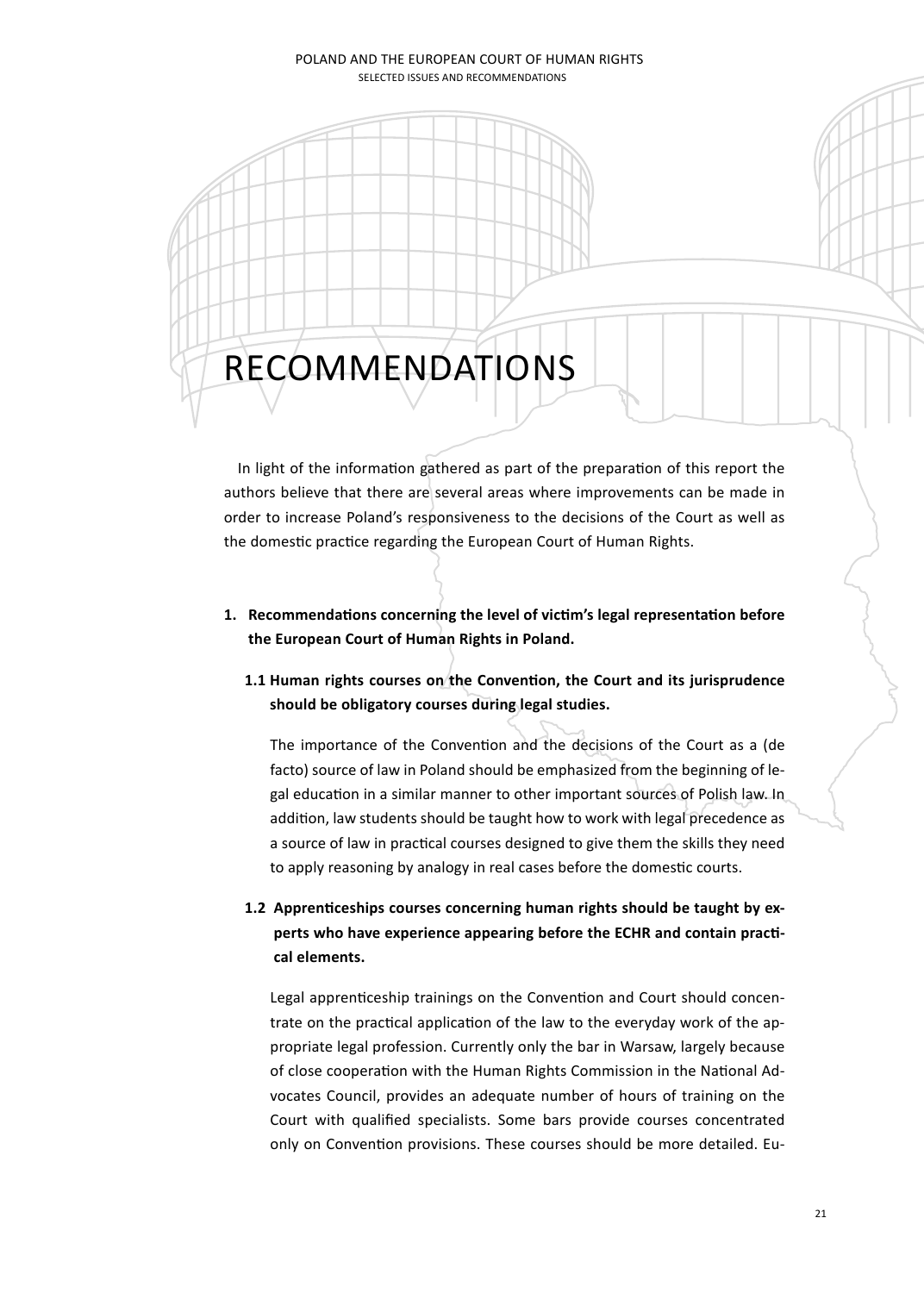ropean Union law is given much more attention, even though victims of human rights violations currently are choosing the ECHR to fight for their rights. More attention should be given to ECHR case law, as the number of Polish cases is still quite high.

**1.3 Lawyer apprentices who would like to specialize in representing victims before the court should have a structured chance during apprenticeship to appear before the Court and assist with Applications.**

This would not only prepare future qualified representatives before the Court but would increase the access to quality representation afforded to applicants to the Court from Poland.

**1.4 The bar association and human rights non-governmental organizations should consider providing increased legal assistance for individuals at the application stage of the proceedings before the Court.** 

Individuals who believe their rights have been violated and the system of dealing with those potential violations would benefit greatly from legal assistance in preparing and filing initial applications to the Court. First, many inappropriate applications could be avoided by educating potential applicants about the propriety of their claim, and secondly, the quality of the Applications that are filed would be greatly increased. This type of service could work well using the legal clinic education model as long as there is experienced and diligent supervision of the students.

- **2. Recommendations concerning the level of knowledge of ECHR judgments, the Convention and its Protocols by judiciary.** 
	- **2.1 Training for judges on the Convention and Court should be provided throughout their legal and professional education.**

One of the primary goals of emphasizing the importance of the Convention and Court decisions to Polish judges throughout the legal education process is to fight the mistaken belief that the decisions of the Court are not a source of Polish law.

## **2.2 The number of hours for trainings on the Convention and the Court should be increased.**

Presently in the State Judicial and Prosecutorial School there are 4 hours of lecture (case method) concerning human rights in proceedings before the ECHR and one group class of 1.5 hours. This amount of time is inadequate to accurately prepare judges and prosecutors to prepare to apply the law of the Convention to their work in any meaningful way. In addition, this limited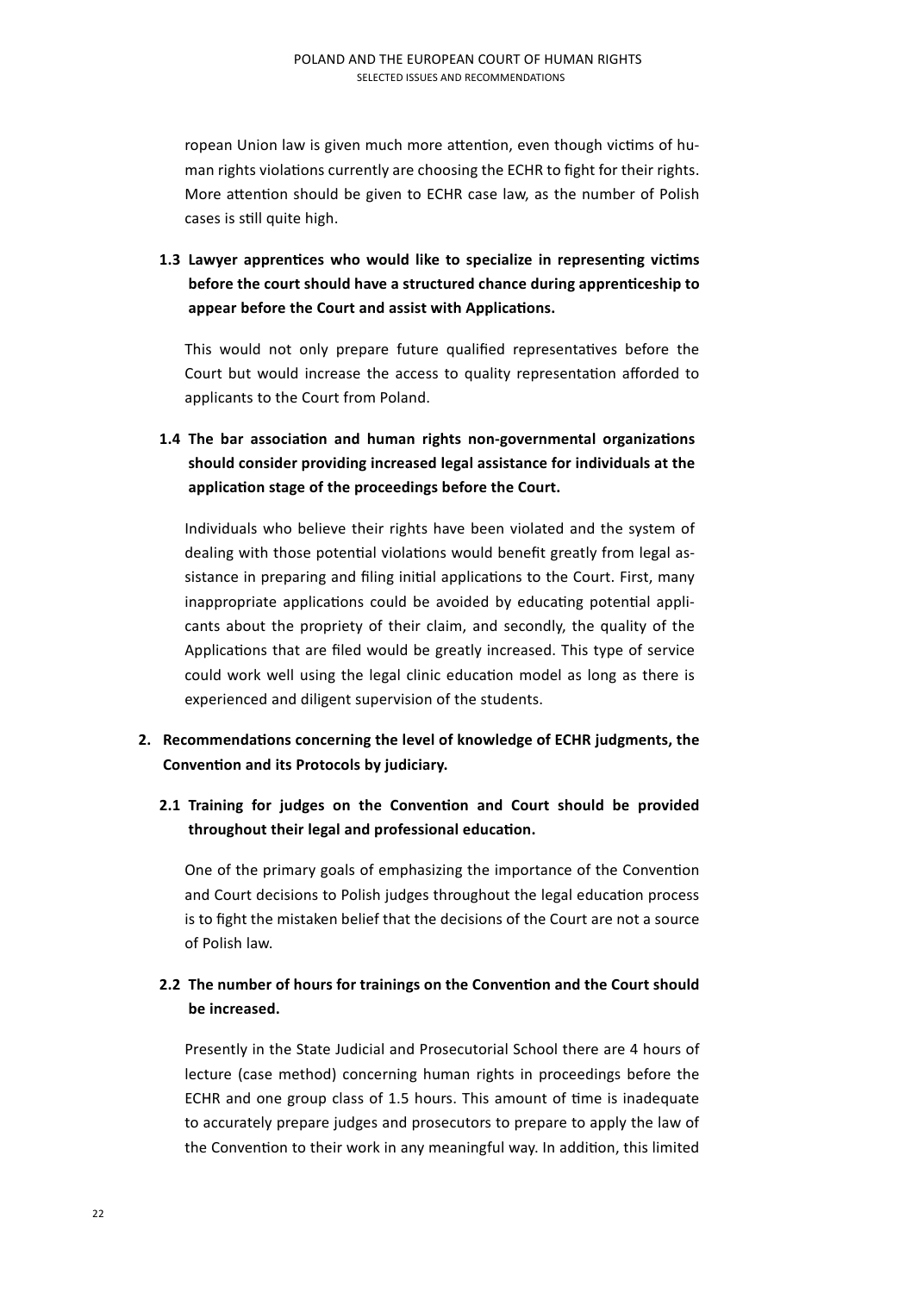exposure to the Court's jurisprudence indicates the lack of emphasis and importance that the system gives to this area of the law, which is a bad lesson that the apprentices take with them into practice.

**2.3 Systematic, well-planned, continuing legal education should be provided for judges and prosecutors to update them to developments in the jurisprudence of the Court relevant to their practice.** 

The government in conjunction with ministries and institutions and where possible the non-governmental human rights communities and the bar associations has an obligation to make sure that judges and prosecutors are up to date on changes in the law. One crucial area where this is necessary is in the area of human rights law involving the Convention and the Court. This training should be a systematic, regularized and mandatory component of judges and prosecutors continuing legal and professional education and qualification.

- **3. Recommendations on how Poland responds to cases before the European Court of Human Rights.** 
	- **3.1 Polish law should be monitored for compatibility with the Convention and Court decisions in a similar manner to the review of Polish laws to the requirements of the European Union.**

The best method of dealing with human rights violations is to work toward preventing them from happening in the first place. When Poland can identify and prevent these violations from happening at all, the benefits to Poland and its citizens are great. The current system of constitutional application is not enough as it is rarely used to challenge the compatibility of Polish law with the European Convention, and because it presents a post harm remedy. Prevention should be the goal in analyzing the reform of laws that violate the Convention as it is with European Union law practices.

# **3.2 Greater emphasis should be placed on decisions where Poland is not a state party as a source of law and practice.**

Future violations of the Convention and therefore future cases against Poland can be eliminated by a realization that jurisdiction ratione loci and ratione personae of the Convention is changing. Potential violations in Poland based on similar violations in other Convention countries should be identified and responded to as a part of the ongoing monitoring of Polish law's compatibility with the Convention.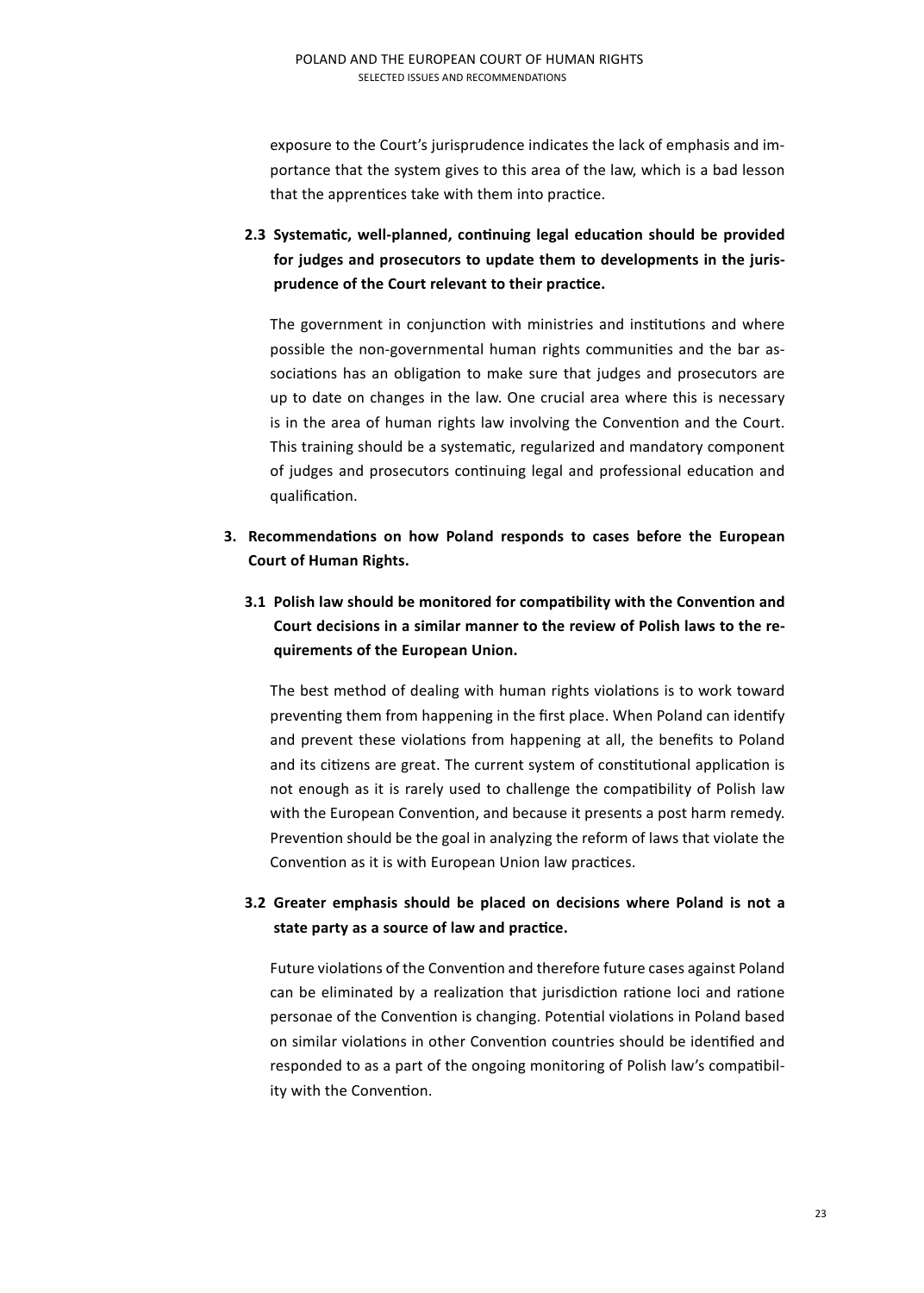# **3.3 The Government's Program and Policies on execution of judgments should set legislative priorities, and where appropriate receive fast track consideration.**

According to the Committee of Ministers of the Council of Europe, Polish actions in response to the execution of judgments take too long. Changes mandated by the Convention should receive legislative and political priority and consideration should be given to non-legislative steps that can immediately be taken to address identified shortcomings.

# **3.4 The Government should immediately and appropriately react to judgments of the Court, and where appropriate plan in advance for how to deal with adverse decisions.**

The Government should react for judgments immediately after the judgment is given. As there are usually three areas of every judgment: compensation, general measures and individual measures, the judgments should be grouped and different workgroups should formed to deal with each of the three individual areas. It would make the execution of judgments much faster. Initial grouping of cases and plans for changes could be performed as early as when the case is communicated to the Government, which will give the government more time to take the best steps to deal with the execution of judgments.

- **4. Recommendations concerning cooperation between bodies interested in the application of ECHR standards.** 
	- **4.1 The Ministry of Foreign Affairs should institutionalize cooperation with the bar and non-governmental organizations in a similar manner as they have with other government departments.**

Human rights non-governmental organizations are close to society through their working on a daily basis with those who have had their human rights violated by government organs. This experience would be invaluable to the Government in preventing human rights violations, educating society and professionals on the Convention and Court, responding to cases before the court, and in implementing decisions of the Court. Greater cooperation with the bar would ease some of the problems that might be encountered in cases before the Court. Such cooperation would increase the quality of information given to the society as to proceedings before the ECHR and its results. Such unified effort and information could result in using other measures in the domestic system to reach justice. In part this may address the present lack of general trust toward the Polish judicial system in Polish society.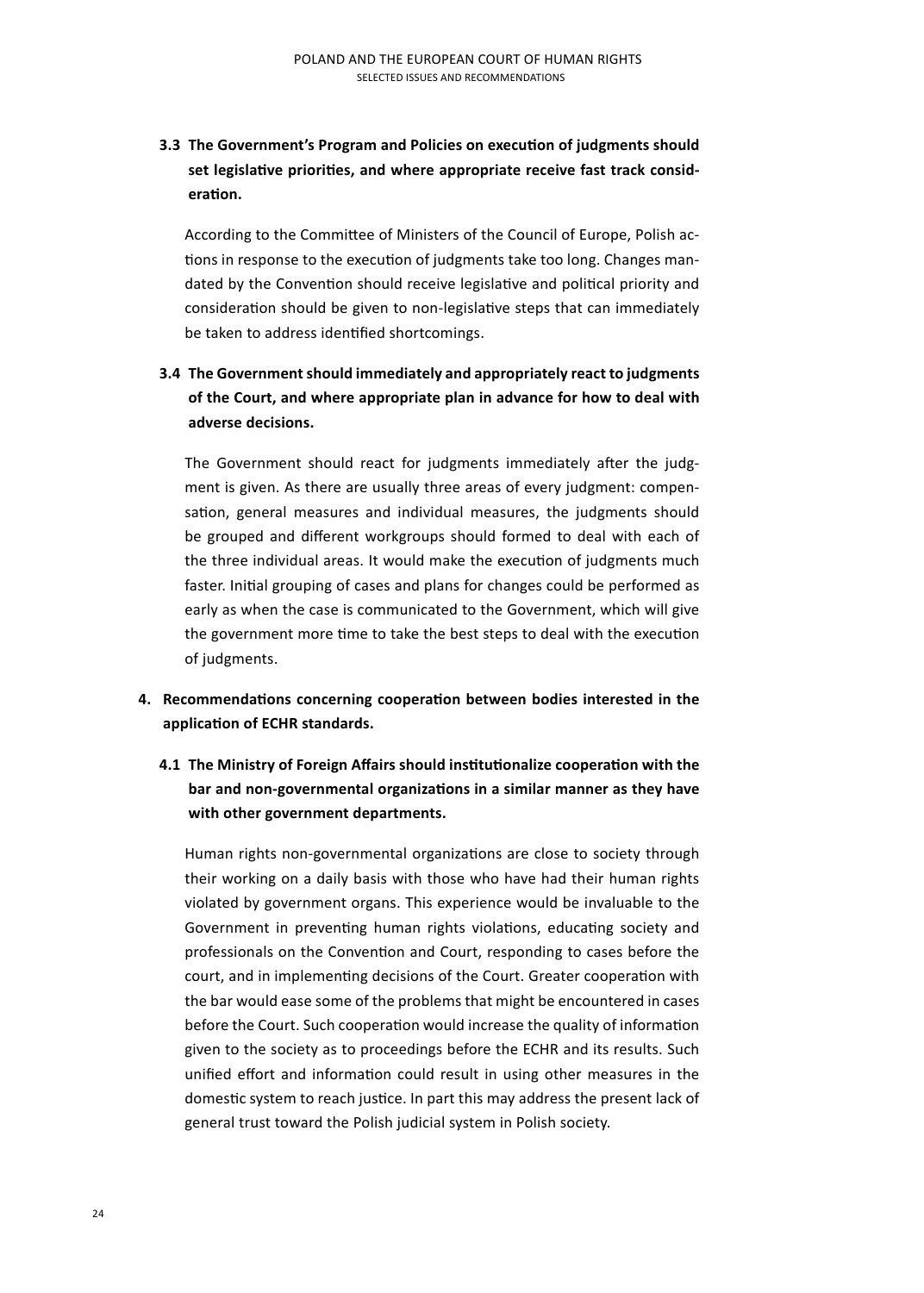**4.2 A program of greater cooperation should be developed between Polish law schools, apprenticeship programs, non-governmental organizations and bar associations with the Government to work together to develop curriculum and training on the Convention and the Court.** 

The Government has limited resources for training and education on the Convention and the Court. The ministries of Justice and Foreign Affairs should take advantage of the resources and interests presented by these other institutions by cooperating in an organized fashion to develop curriculum, design trainings and provide continuing legal education in a relevant and professional manner.

## **4.3 The practice for dissemination of information about the results of cases before the Court should be examined and a more unified system adopted.**

Potential applicants before the Court have considerable information on how to apply to the Court but limited information on execution of judgments or the results of the execution of judgments. Even lawyers have problems establishing changes that have occurred as a result of Court decisions. The Government, in conjunction with the bar and non-governmental human rights organizations should consider further jointly developing internet and other public education resources for the public, academics, lawyers, judges and prosecutors on the Convention, Court decisions and Polish enforcement of judgments and compliance with human rights law.

**4.4 Bar associations, human rights non-governmental organizations and individual representatives in cases before the Court should improve their cooperation and resource sharing.** 

Although in practice there exists an active group of advocates, legal advisors, academics and representatives of NGO's involved in ECHR cases in Poland there is very little coordination or cooperation among them. The development of a "human rights bar" of those who specialize in these cases could be very beneficial for all involved. First, it would allow the practitioners to pool resources and experience and share ideas on pending cases, as well as allow formal or informal mentorships for representatives new to this area of practice. It would also facilitate additional training for these representatives by their cooperation, unite them as a force for change in relation to the Government when necessary, and give the government a more organized group of individuals to engage with. This group could be a powerful force for change both inside and outside the Courtroom in the area of human rights.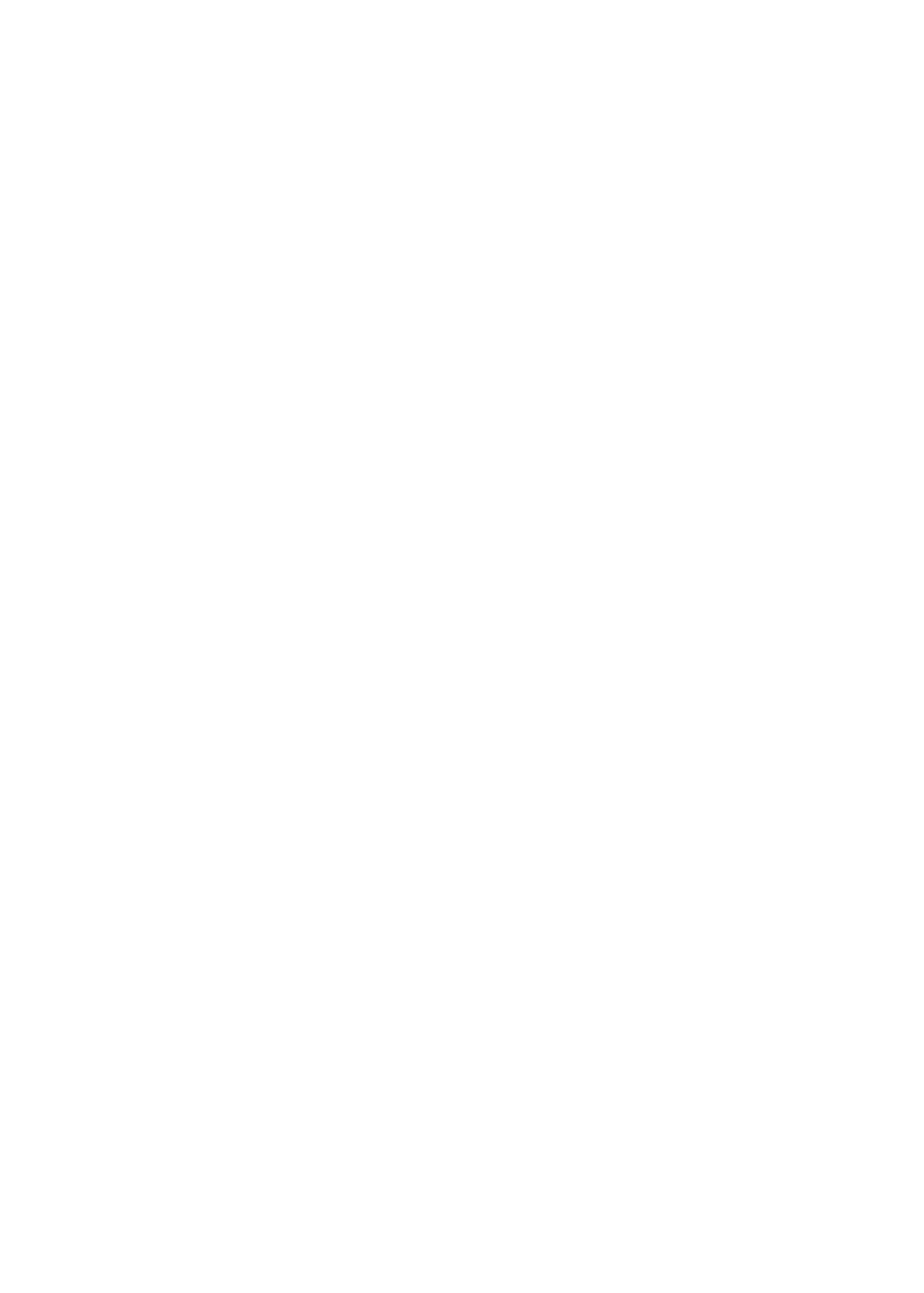

Mając na uwadze zebrane informacje, podczas przygotowania raportu, autorzy pragną zwrócić uwagę na kilka ważnych obszarów. Wymagają one pewnego udoskonalenia w celu podniesienia efektywności odpowiedzi rządu polskiego na wyroki Trybunału, jak również krajowej praktyki w odniesieniu do orzecznictwa Europejskiego Trybunału Praw Człowieka.

- **1. Rekomendacje dotyczące poziomu prawnej reprezentacji pokrzywdzonych przed Europejskim Trybunałem Praw Człowieka.**
	- **1.1 Zajęcia z zakresu praw człowieka zawartych w Konwencji, dotyczące Trybunału i orzecznictwa powinny być zajęciami obowiązkowymi podczas studiów prawniczych.**

Znaczenie Europejskiej Konwencji i wyroków Trybunału jako (istotnego w praktyce) źródła prawa w Polsce powinny być podkreślane od początku prawniczej edukacji, w porównywalnym zakresie do innych źródeł polskiego prawa. Co więcej, studenci prawa powinni być przygotowywani do stosowania precedensów prawnych jako źródła prawa, podczas kursów praktycznych, stworzonych w celu nabycia niezbędnych umiejętności do rozumowania poprzez analogię w rzeczywistych sprawach przed sądami krajowymi.

**1.2 Kursy z zakresu praw człowieka na aplikacjach prawniczych powinny być prowadzone przez ekspertów, którzy mają doświadczenie w udziale w postępowaniu przed Europejskim Trybunałem i powinny zawierać praktyczne informacje.**

Kursy podczas aplikacji prawniczych dotyczące Konwencji i Trybunału, powinny się koncentrować na praktycznym stosowaniu prawa we właściwymi codziennym wykonywaniu profesji prawniczych. Obecnie tylko Izba Adwokacka w Warszawie, przede wszystkich dlatego, że blisko współpracuje w Komisją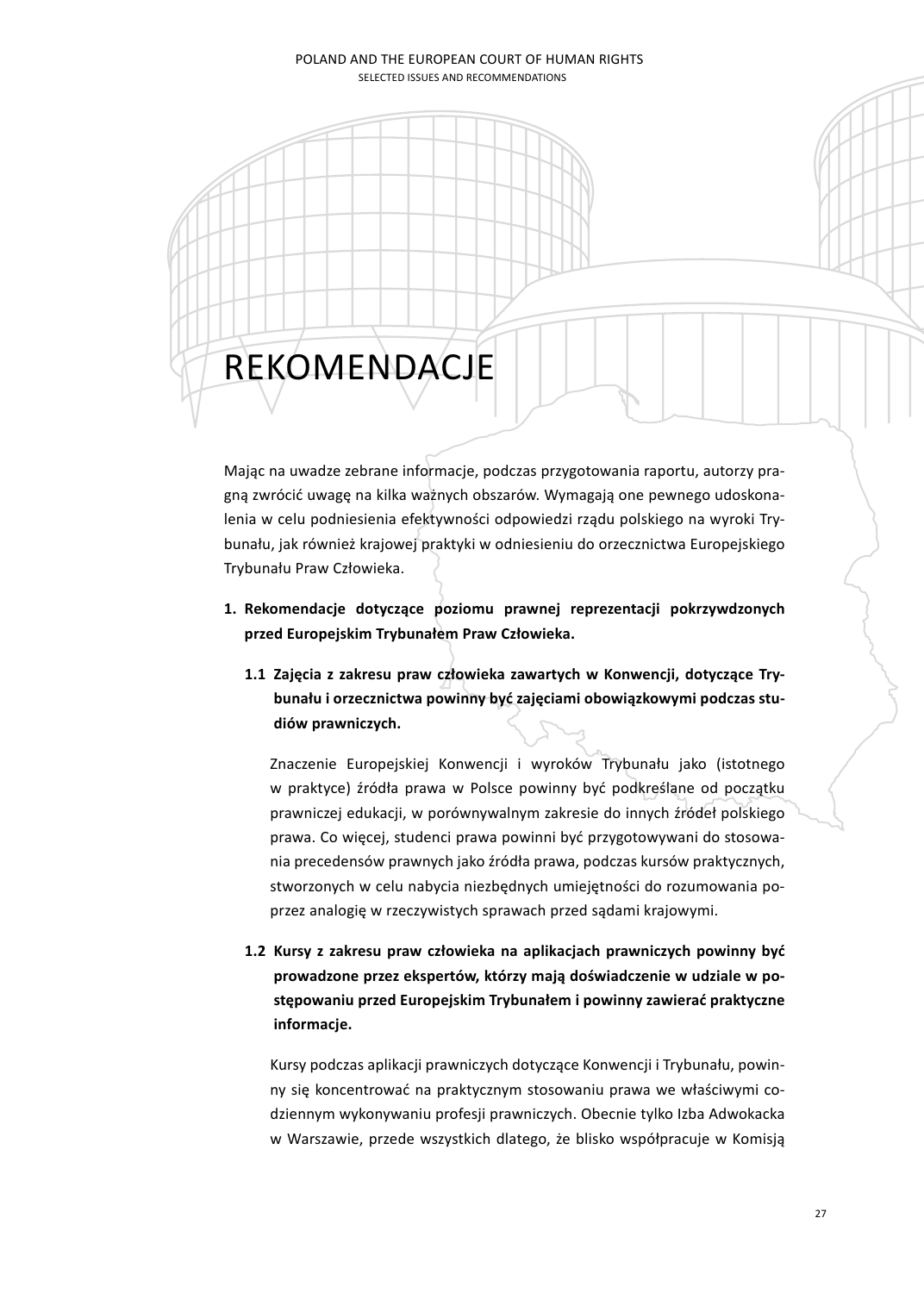Praw Człowieka Naczelnej Rady Adwokackiej, zapewnia właściwą liczbę godzin szkoleń dotyczących Trybunału, z wykwalifikowanymi specjalistami. Te kursy powinny być bardziej szczegółowe. Zdecydowanie więcej uwagi poświęca się prawu Unii Europejskiej, choć ofiary naruszeń praw człowieka obecnie wybierają ETPCz, aby walczyć o swoje prawa. Więcej uwagi powinno się poświęcić na przedstawienie orzecznictwa Trybunału, z uwagi na nadal dość wysoką liczbę polskich spraw.

**1.3 Prawnicy, którzy pragną specjalizować się w reprezentowaniu pokrzywdzonych przed Trybunałem, powinni mieć sposobność w ramach aplikacji do występowania przed Trybunałem i asystować przy przygotowywaniu skarg.**

Dzięki temu nie tylko umożliwiono by przygotowanie prawników do występowania przed Trybunałem, ale także zwiększyłoby to dostęp do właściwej reprezentacji, jaka należy się skarżącym z Polski przed Trybunałem.

**1.4 Izby adwokackie i organizacje pozarządowe zajmujące się prawami człowieka powinny rozważyć możliwość zapewnienia jednostkom pomocy prawnej na etapie sporządzania skargi do Trybunału.** 

Osoby, które twierdzą, że ich prawa zostały naruszone, sądzą, że system zajmujący się tymi potencjalnymi naruszeniami zyskałby wiele dzięki pomocy prawnej w przygotowaniu i złożeniu skarg to Trybunału. Po pierwsze, można by zapobiec wielu niedopuszczalnym skargom, ucząc potencjalnych skarżących o poprawności skargi, po drugie, wzrosłaby jakość złożonych skarg. Ten rodzaj pomocy mógłby działać dobrze w ramach modelu edukacyjnego, jakim jest klinika prawa, o ile zapewniona będzie doświadczona pomoc i nadzór nad studentami.

- **2. Rekomendacje dotyczące poziomu znajomości orzecznictwa ETPCz, postanowień Europejskiej Konwencji i jej protokołów przez sędziów.**
	- **2.1 Szkolenia dla sędziów na temat postanowień Konwencji i Trybunału powinny być zapewnione przez całą ich prawną i zawodową edukację.**

Jednym z głównych celów podkreślania wagi Europejskiej Konwencji i wyroków Trybunału dla polskich sędziów podczas ich edukacji prawniczej jest zwalczanie błędnego przekonania, że wyroki Trybunału nie są źródłem prawa w Polsce.

**2.2 Liczba godzin szkoleń dotyczących postanowień Konwencji i Trybunału powinna wzrosnąć.**

Obecnie w Krajowej Szkole Sądownictwa i Prokuratury przewidziano 4 godziny wykładu (case metod) dotyczące praw człowieka w postępowaniu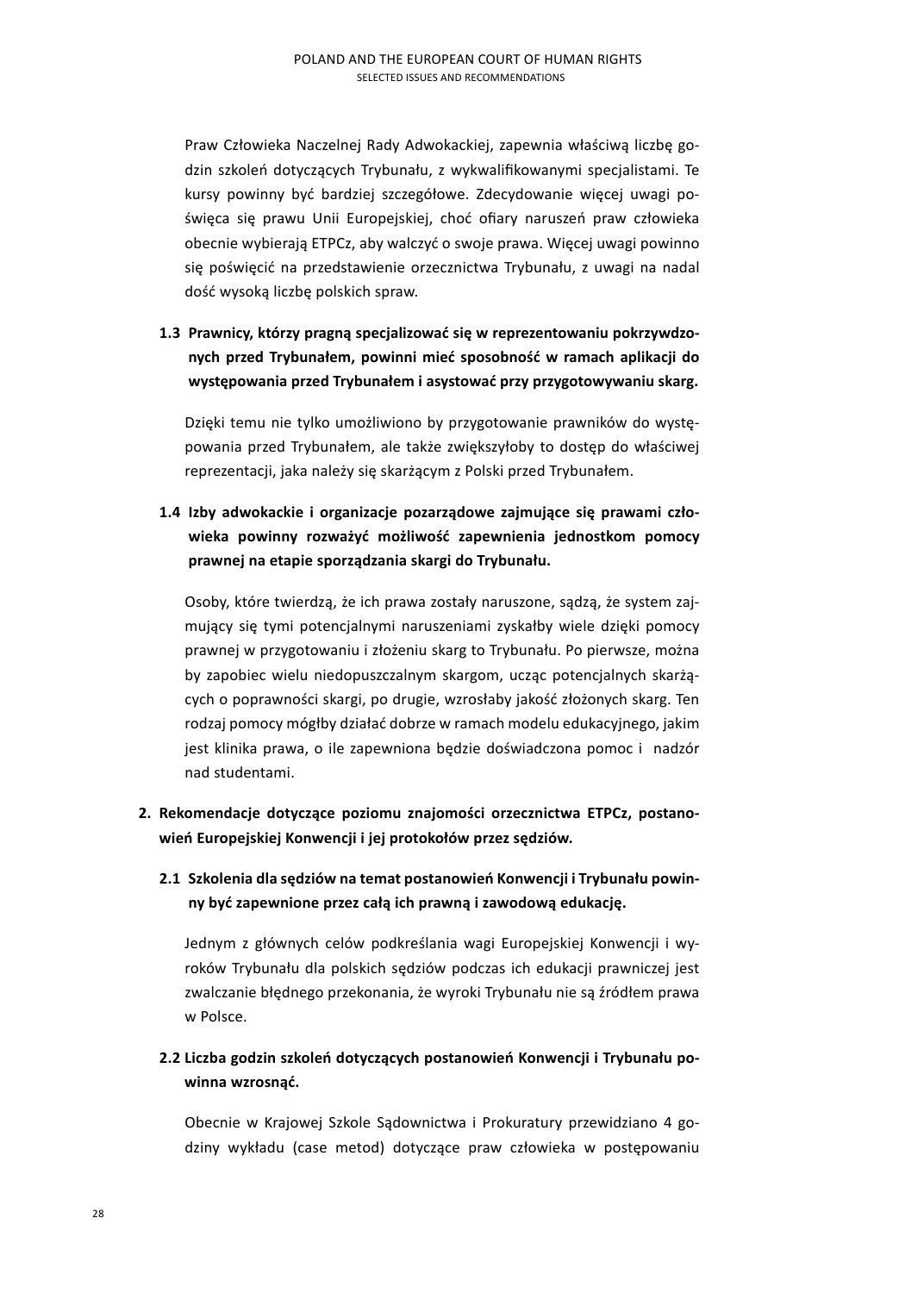przed ETPCz i 1,5 godziny ćwiczeń. Taka liczba godzin jest nieodpowiednia, aby we właściwy sposób przygotować sędziów i prokuratorów do stosowania Konwencji podczas ich pracy w znaczący sposób. Dodatkowo, ograniczona prezentacja orzecznictwa Trybunału wskazuje na brak nacisku i podkreślenia wagi tego systemu, co stanowi zły przykład dla aplikantów pracujących z sędziami.

**2.3 Systematyczne, dobrze zaplanowane i ustawiczne szkolenie prawnicze powinno być zapewnione dla sędziów i prokuratorów, w celu zapoznania ich z nowymi rozwiązaniami w orzecznictwie Trybunału związanymi z ich pracą.**

Rząd we współpracy z ministerstwami i instytucjami oraz - gdzie jest to możliwe - z organizacjami pozarządowymi zajmującymi się prawami człowieka a także z izbami adwokackimi mają obowiązek upewnienia się, że sędziowie i prokuratorzy są na znają bieżące zmiany w prawie. Jednym z ważnym obszarów, gdzie jest to niezbędne jest obszar praw człowieka dotyczący Konwencji i Trybunału. Takie szkolenia powinny być systematycznym, regularnym i obowiązkowym elementem ustawicznej edukacji prawniczej i zawodowej sędziów i prokuratorów.

- **3. Rekomendacje dotyczące odpowiedzi strony polskiej na sprawy sprzed Europejskiego Trybunału Praw Człowieka**
	- **3.1 Prawo polskie powinno być monitorowane co do zgodności z postanowieniami Konwencji i wyrokami Trybunału, w podobny sposób jak ma to miejsce w odniesieniu do prawa Unii Europejskiej.**

Najlepszą metodą zajmowania się naruszeniami praw człowieka jest przede wszystkim zapobieganie im. Jeśli rząd polski może zauważyć takie naruszenia i im zapobiec, korzyści dla Polski i jej obywateli są ogromne. Obecny system skargi konstytucyjnej jest niewystarczający, gdyż rzadko jest używany w celu kontroli zgodności polskiego prawa z Europejską Konwencją oraz dlatego, że skarga jest środkiem wykorzystywanym post facto. Zapobieganie naruszeniom powinno stanowić główny cel podczas analizowania reformy prawa, które narusza Konwencję, podobnie jak ma to miejsce z praktyką w odniesieniu do prawa Unii Europejskiej.

# **3.2 Większy nacisk powinien być położony na wyroki Trybunału, w sprawach w których Polska nie jest stroną postępowania, jako źródło dla naszej krajowej praktyki.**

Przyszłe naruszenia Konwencji, a w konsekwencji przyszłe sprawy przeciwko Polsce mogą zostać wyeliminowane, przez uświadomienie, że jurysdykcja ratione loci i ratione personae Konwencji zmienia się. Potencjalne naruszenia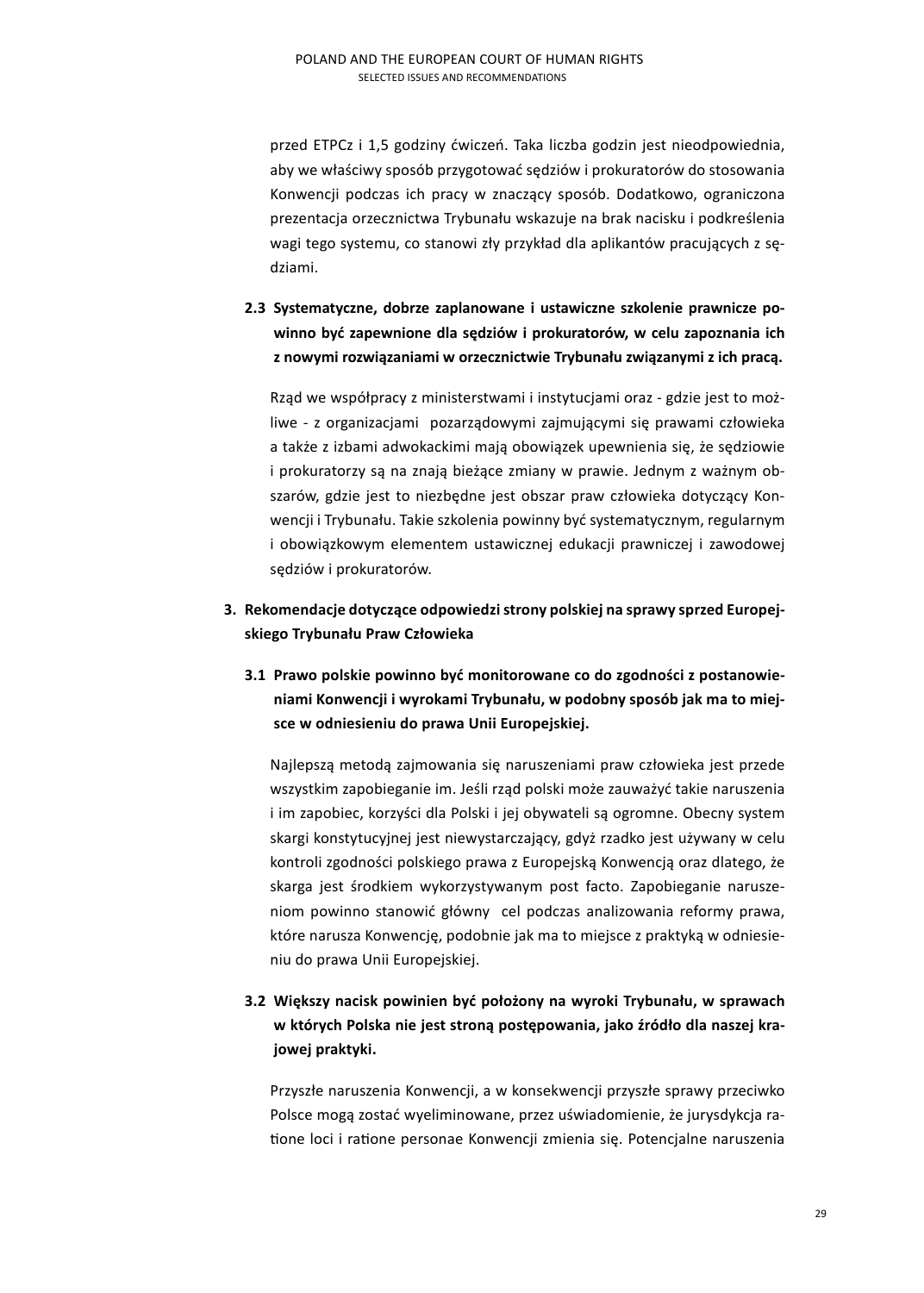Konwencii w Polsce, dotyczące podobnych naruszeń w innych państwach. powinny zostać zauważone i wyeliminowane w ramach ciągłego programu monitorowania zgodności prawa polskiego z Konwencją.

**3.3 Program Działań Rządu w sprawie wykonywania wyroków Europejskiego Trybunału Praw Człowieka powinien opierać się na priorytetach legislacyjnych, a tam gdzie jest to odpowiednie na szybkich decyzjach.**

Komitetów Ministrów Rady Europy uznał, że polskie działania w odpowiedzi na wykonywania wyroków trwają zbyt długo. Zmiany wymuszone przez Konwencję powinny stanowić legislacyjny i polityczny priorytet, a także powinno podjąć się rozważania dotyczące nielegislacyjnych środków, które mogą zostać podjęte natychmiast, w celu oddziaływania na stwierdzone naruszenia.

**3.4 Rząd powinien natychmiast i w odpowiedni sposób reagować na wyroki Trybunału, a tam gdzie jest to niezbędne planować na przyszłość, jak zajmować się niekorzystnymi wyrokami.**

Rząd powinien reagować natychmiast na wydany wyrok. Z uwagi na fakt, że zazwyczaj środkiem naprawczym orzeczonym w wyroku jest: odszkodowanie, środek generalny lub indywidualny, wyroki powinny zostać pogrupowane i inne grupy robocze powinny zostać utworzone, w celu zajęcia się poszczególnymi rodzajami środków naprawczych. Uczyniłoby to system wykonywania wyroków znacznie szybszym. Wstępne grupowanie spraw i przygotowywanie planów postępowania ze zmianami jakie ze sobą niosą, powinno mieć miejsce już na etapie, gdy sprawa została zakomunikowana rządowi, co pozwoli na właściwą reakcję rządu na naruszenie w odpowiednim czasie.

- **4. Rekomendacje dotyczące współpracy organów zainteresowanych stosowaniem standardów ETPCz.**
	- **4.1 Ministerstwo Spraw Zagranicznych powinno zinstytucjonalizować współpracę między izbami adwokackim, izbami radców prawnych i organizacjami pozarządowymi, w podobny sposób jak ma to miejsce w przypadku innych organów rządowych.**

Organizacje pozarządowe są blisko społeczeństwa przez swoją pracę z osobami, których prawa zostały naruszone. Ich doświadczenie byłoby nieocenione dla rządu w zapobieganiu naruszeniom praw człowieka, edukacji społeczeństwa i praktyków na temat Konwencji jak i Trybunału, odpowiadaniu na skargi przed Trybunałem i w wykonywaniu jego wyroków. Większa współpraca z izbami mogłaby załagodzić niektóre z problemów, jakie są spotykane w sprawach przed Trybunałem. Taka współpraca podniosłaby poziom informacji przekazywanej społeczeństwu na temat postępowań przed Trybunałem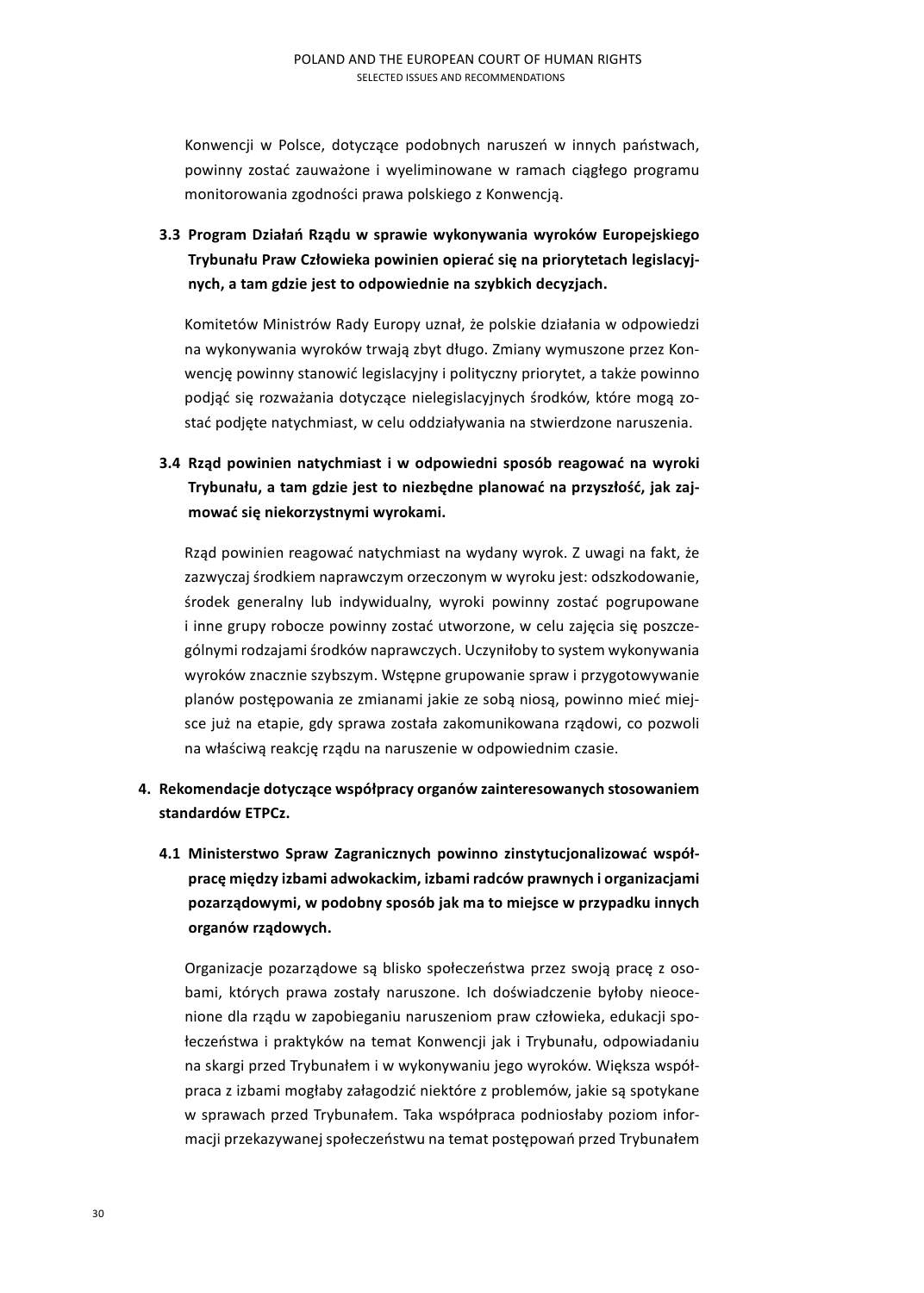i naruszeń Konwencji. Taka współpraca mogłaby przyczynić się do stosowania innych środków w systemie krajowym w celu osiągnięcie sprawiedliwości. Częściowo mogłoby to podnieść poziom zaufania polskiego społeczeństwa wobec polskiego wymiaru sprawiedliwości.

**4.2 Program większej współpracy powinien zostać podjęty między wydziałami prawa, aplikacjami, organizacjami pozarządowymi, izbami prawniczymi z rządem, w celu wypracowania programu nauczania i szkolenia na temat Konwencji i Trybunału.**

Rząd ma ograniczone środki dla prowadzenie szkoleń i edukacji na temat Konwencji i Trybunału. Ministerstwo Sprawiedliwości i Spraw Zagranicznych powinny czerpać korzyści ze środków prezentowanych przez inne instytucje, przez współpracę w zorganizowany sposób, w celu wypracowania rozwiniętego programu nauczania, skierowanego na szkolenia i ustawiczną prawniczą edukację w odpowiedni i profesjonalny sposób.

## **4.3 System rozpowszechniania informacji na temat wyroków Trybunału powinien opierać się na bardziej ujednoliconym systemie.**

Potencjalni skarżący mają dostęp do informacji na temat sposobu składania skarg do Trybunału, jednak dostęp do informacji na temat wykonywania wyroków jest ograniczony. Nawet prawnicy mają trudności z ustaleniem jakie zmiany nastąpiły w skutek wyroków Trybunału. Rząd, we współpracy z izbami prawniczymi i organizacjami pozarządowymi zajmującymi się prawami człowieka powinien rozważyć utworzenie wspólnego źródła internetowego i innych środków edukacji prawniczej dla społeczeństwa, nauczycieli akademickich, prawników, sędziów i prokuratorów, na temat Konwencji i wyroków Trybunału, zgodności polskiego prawa z prawami człowieka i wykonywania wyroków.

# **4.4 Izby prawnicze, organizacje pozarządowe zajmujące się prawami człowieka i występujący przed Trybunałem w imieniu skarżących powinni wzmocnić współpracę i wymianę doświadczeń.**

Choć w praktyce istnienie grupa adwokatów, radców prawnych, nauczycieli akademickich i przedstawicieli NGO zajmujących się polskimi sprawami przed ETPCz, należy zauważyć, że działania te nie są koordynowane i jest niewielka współpraca. Utworzenie grupy zajmującej się prawami człowieka, przez osoby specjalizujące się w takich sprawach może być bardzo korzystne dla nich. Po pierwsze, umożliwiłoby to praktykom gromadzenie środków i wymianę doświadczenia na temat bieżących spraw przed Trybunałem, jak również pozwoliłoby na formalne i nieformalne nadzorowanie działań podjętych przez osoby, które dopiero rozpoczynają praktykę w tym zakresie. Umożliwiłoby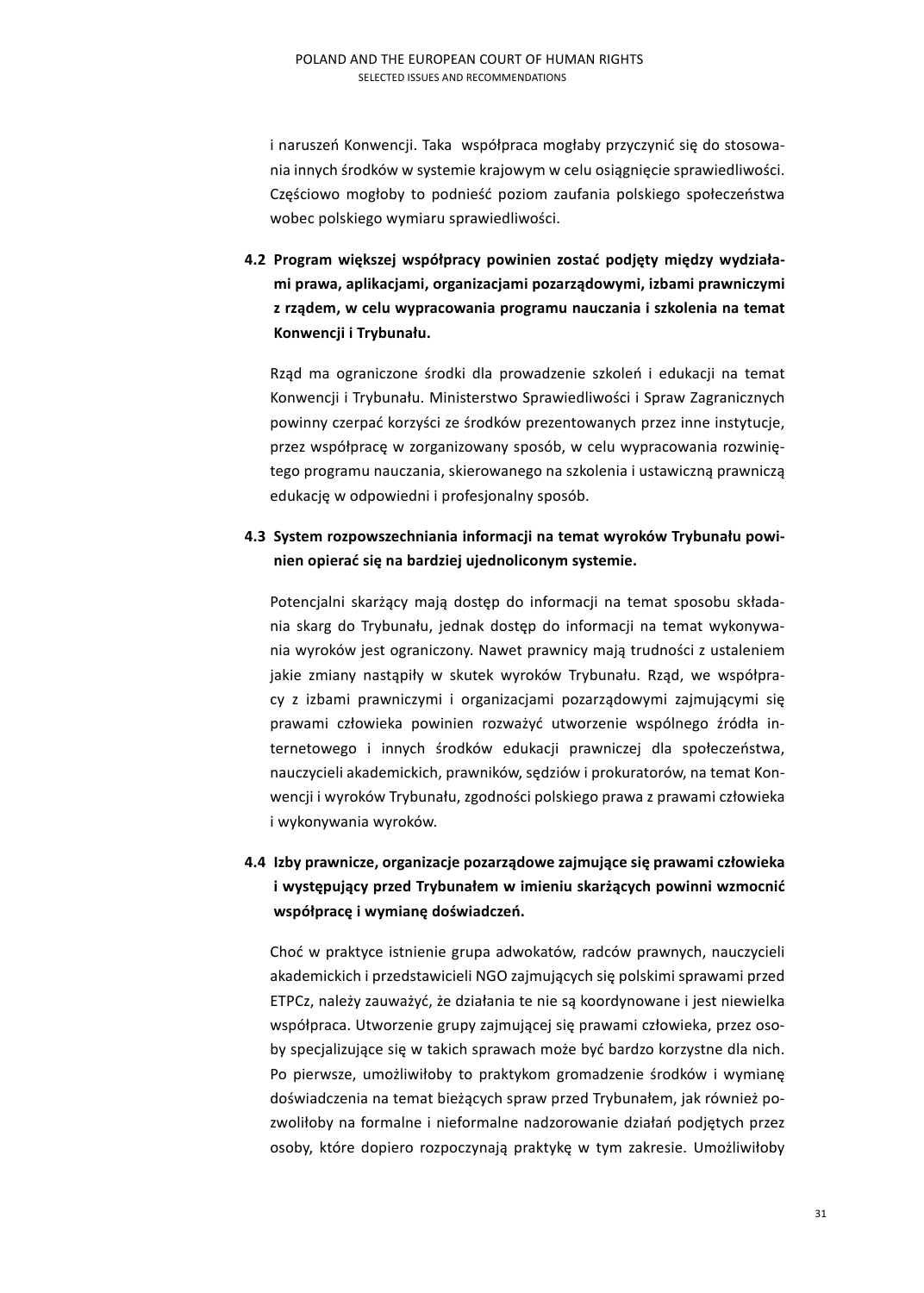to także dodatkowe szkolenia dla osób rozpoczynających praktykę w tym zakresie przez współpracę, wspólne występowanie wobec rządu, tam gdzie jest to konieczne oraz ułatwiłoby to dialog rządu z taką zorganizowaną grupą. Taka grupa mogłaby okazać się szczególne korzystna w celu przeprowadzenia zmian dotyczących praw człowieka zarówno w pracy prawników jak i poza nią.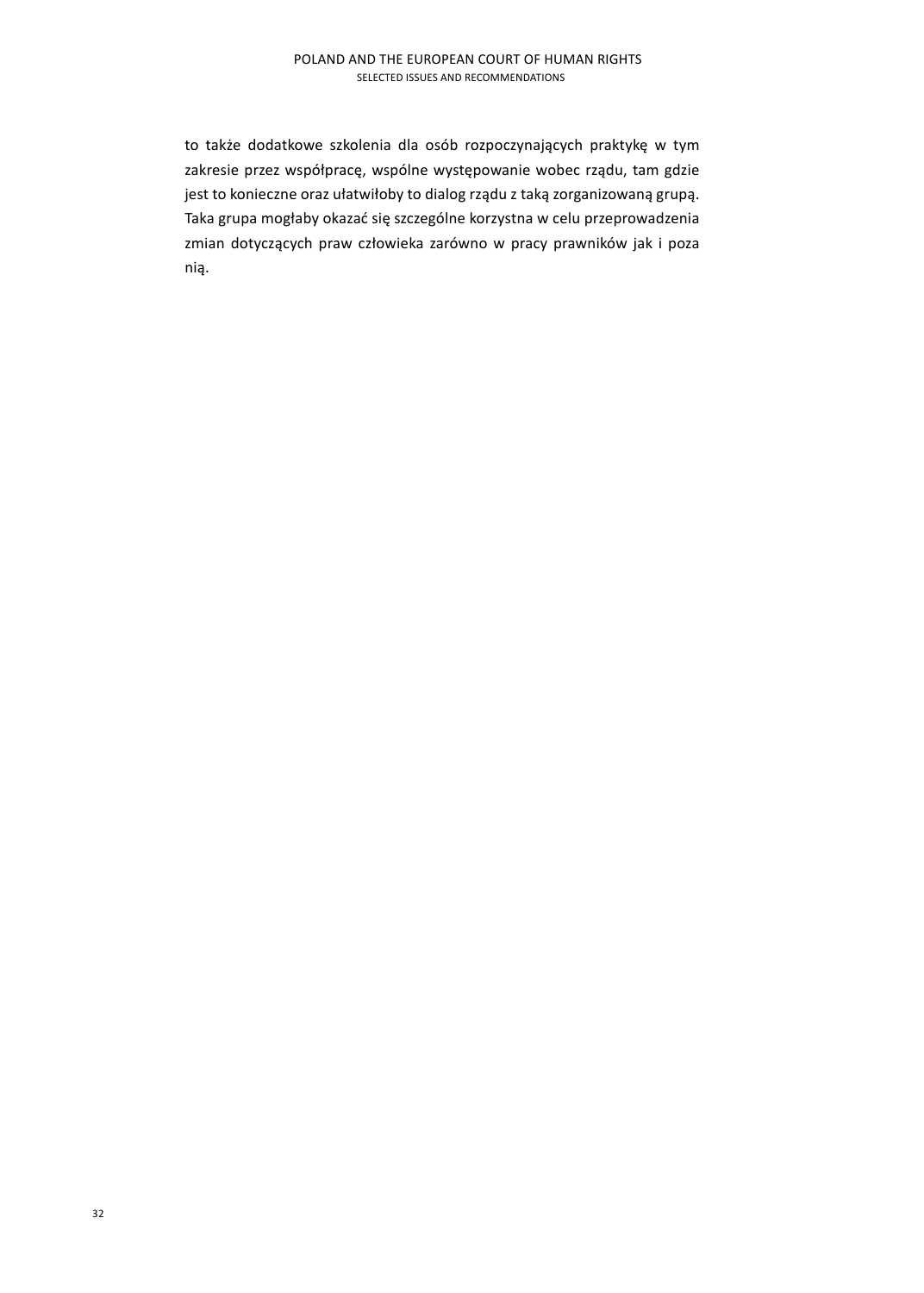# **CHARTS**

CHART 1: POLAND JUDGMENTS AND DECISIONS TO 01/01/2009



Applications inadmissible/ struck out – 30,034 (98%) Judgments 634 (2%)

CHART 2: POLAND TYPE OF JUDGMENTS AS OF 01/01/2009

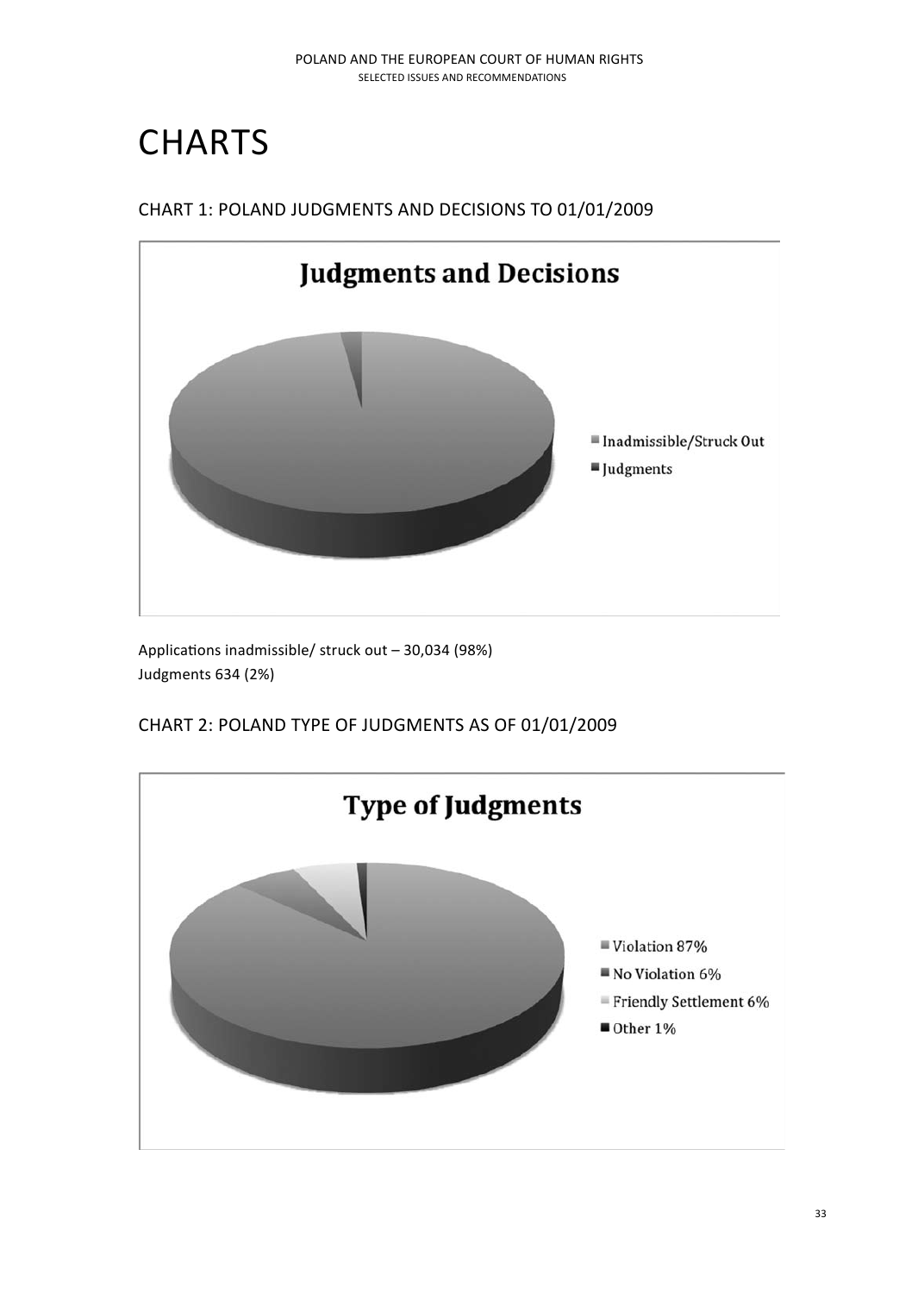# CHART 3: SUBJECT MATTER OF VIOLATION JUDGMENTS – AS OF 01/01/2009



CHART 4: DECISIONS AND JUDGMENTS - POLAND



|              | 2000 | 2001 | 2002 | 2003 | 2004 | 2005 | 2006 | 2007 | 2008 | 2009 | 2010 |
|--------------|------|------|------|------|------|------|------|------|------|------|------|
| Judgments    | 19   | 20   | 25   | 67   | 79   | 49   | 115  | 111  | 141  | 134  | 108  |
| Inadmissible | 741  | 1411 | 2469 | 1703 | 2344 | 6465 | 5816 | 3966 | 3825 | 3635 | 3924 |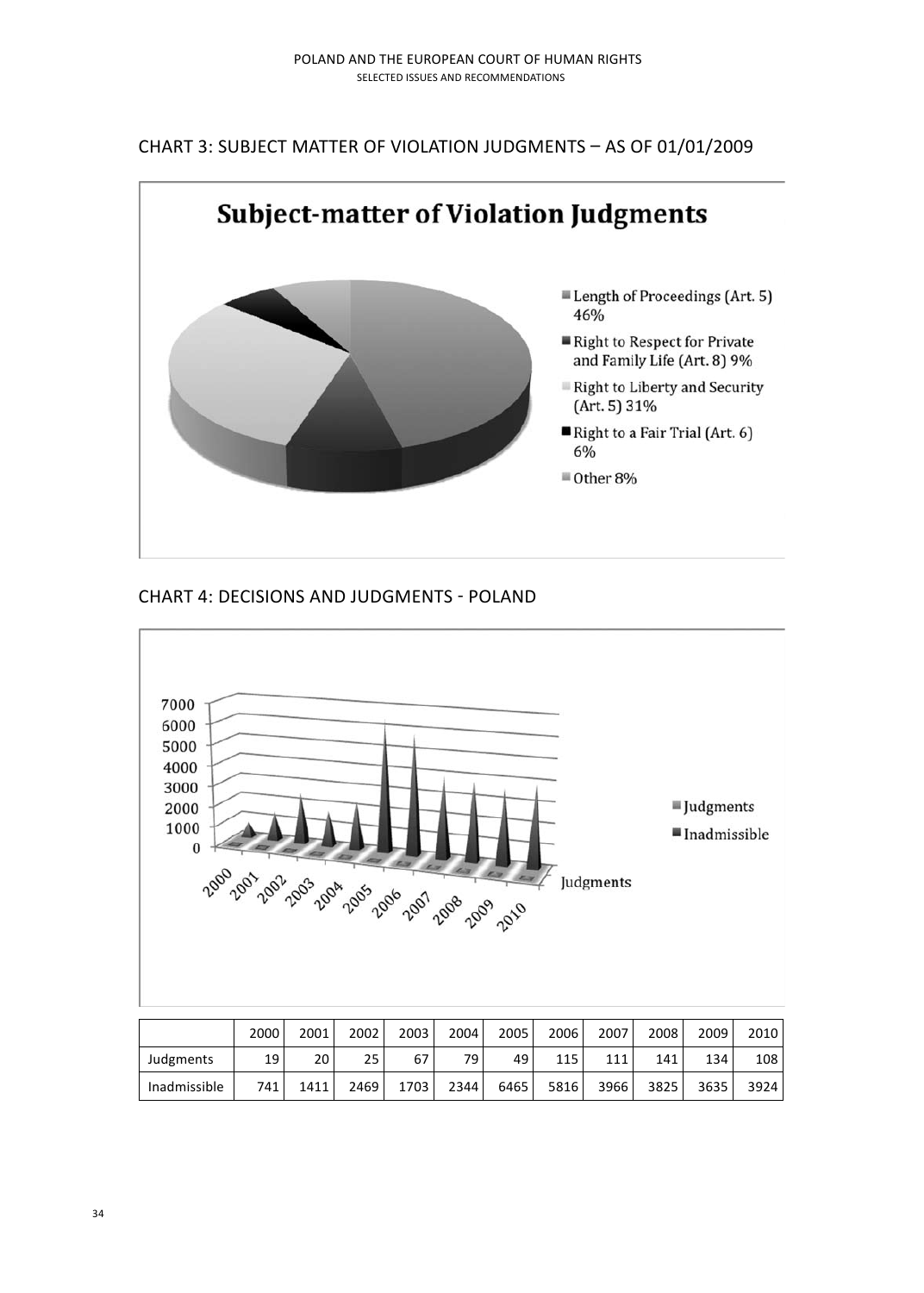# CHART 5: POLAND CASELOAD BY STAGE OF PROCEEDINGS AS OF 12/31/10<sup>30</sup>



# CHART 6: POLAND MAJOR PROCEDURAL STEPS IN PROCESSING APPLICATIONS



<sup>30</sup> All statistics from the Registar of the European Court of Human Rights or the Council of Ministers of the Council of Europe.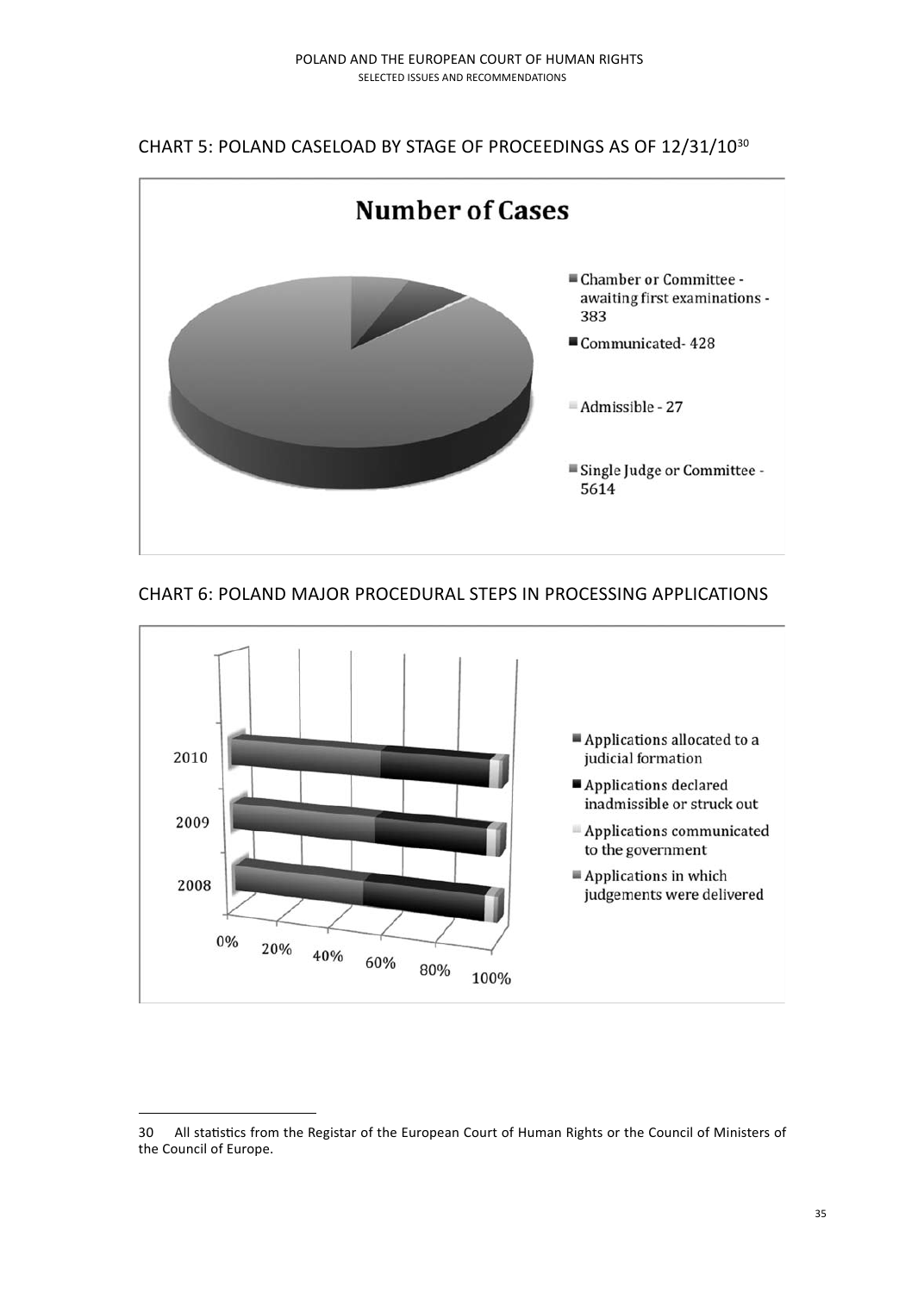# CHART 7: CASES PENDING BEFORE THE EUROPEAN COURT OF HUMAN RIGHTS – APPLICATIONS PENDING ON DECEMBER 31, 2010

| No.   | State                     | Number of Pending<br>Applications | Percentage<br>of Total |
|-------|---------------------------|-----------------------------------|------------------------|
| 1     | <b>Russian Federation</b> | 40300                             | 28.9                   |
| 2     | Turkey                    | 15,200                            | 10.9                   |
| 3     | Romania                   | 11,950                            | 8.6                    |
| 4     | Ukraine                   | 10,450                            | 7.5                    |
| 5.    | Italy                     | 10,200                            | 7.3                    |
| 6     | Poland                    | 6,450                             | 4.6                    |
| 7     | Moldova                   | 3,850                             | 2.8                    |
| 8     | Serbia                    | 3,500                             | 2.5                    |
| 9     | <b>Bulgaria</b>           | 3,450                             | 2.5                    |
| 10    | Slovenia                  | 3,450                             | 2.5                    |
| Other | Remaining 37 States       | 30,850                            | 22.1                   |
| Total |                           | 139,650                           | 100                    |

# CHART 8: APPLICATIONS ALLOCATED BY POPUATION (10,000) 2008-2010

| <b>State</b>              | 2008 | 2009 | 2010 |
|---------------------------|------|------|------|
| <b>Russian Federation</b> | 0.71 | 0.96 | 1.01 |
| Turkey                    | 0.53 | 0.63 | 0.80 |
| Romania                   | 2.43 | 2.45 | 2.79 |
| Italy                     | 0.31 | 0.60 | 0.64 |
| Ukraine                   | 1.03 | 1.02 | 0.87 |
| Poland                    | 1.15 | 1.31 | 1.51 |

## CHART 9: PRINCIPLE AREAS OF VIOLATION IN RECENT POLISH CASES

| Number of Judgments | Judgments finding at least one violation |  |  |
|---------------------|------------------------------------------|--|--|
| In $2010 - 107$     | 87                                       |  |  |
| In $2009 - 133$     | 123                                      |  |  |
| In 2008 - 141       | 129                                      |  |  |

|                     | Art. 6<br>Length of<br>Proceedings | Art. 6<br>Right to a Fair<br>Trial | Art. 5<br>Right to<br>Liberty and<br>Security | Art. 8<br>Right to<br><b>Respect Private</b><br>and Family Life |
|---------------------|------------------------------------|------------------------------------|-----------------------------------------------|-----------------------------------------------------------------|
| # of Judgments 2010 | 37                                 | 20                                 | 14                                            | 12                                                              |
| # of Judgments 2009 | 50                                 | 21                                 | 35                                            | 12                                                              |
| # of Judgments 2008 | 63                                 | 9                                  | 47                                            |                                                                 |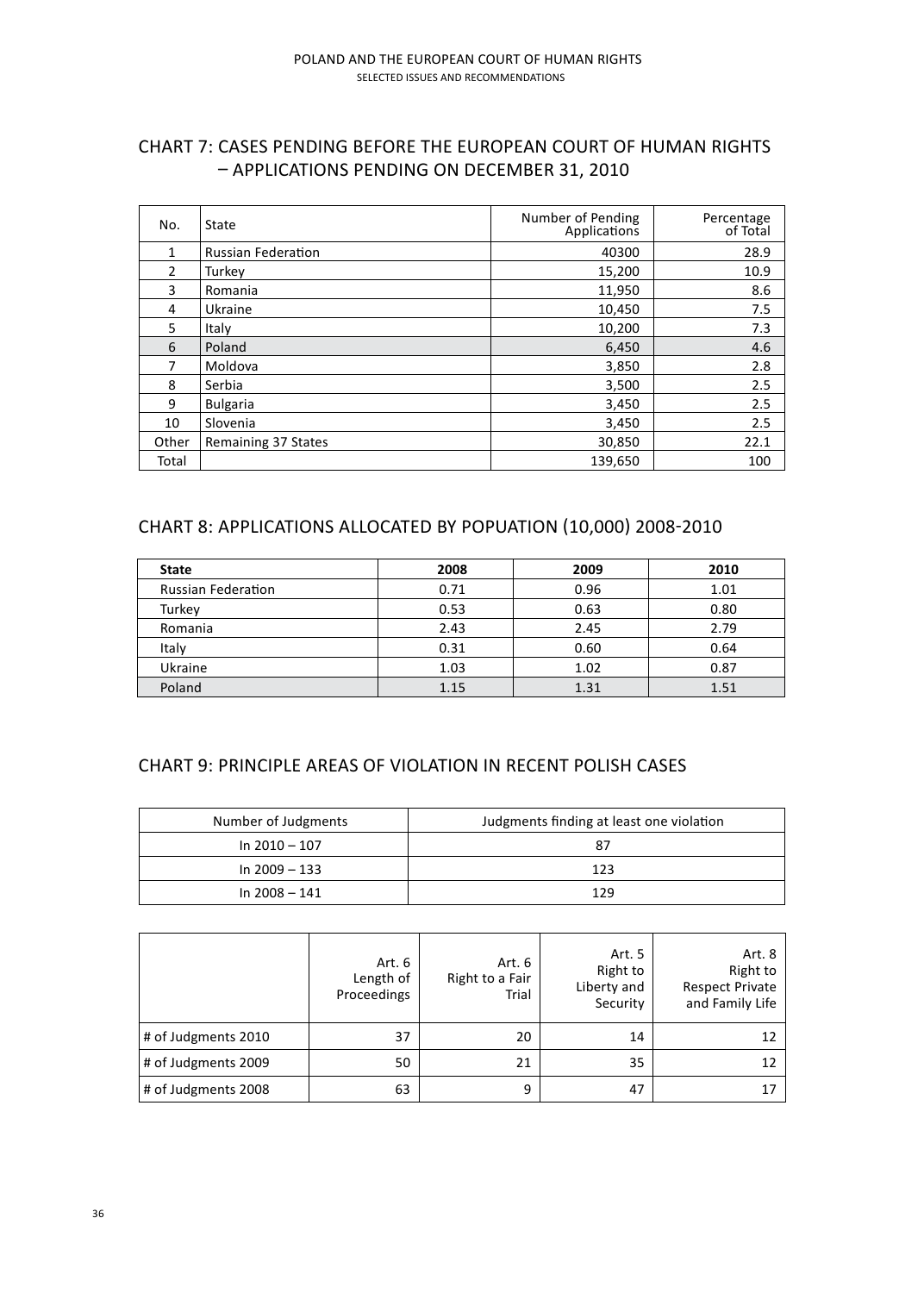# CHART 10: POLISH CASE LAW FROM 1/01/2000 TO 5/31/2011 BASED ON IMPORTANCE OF THE DECISION



**High importance:** Judgments that the Court considers make a significant contribution to the development, clarification or modification of its case-law, either generally or in relation to a particular State.

**Medium importance:** Judgments that do not make a significant contribution to the case law but nevertheless do not merely apply existing case law.

**Low importance:** Judgments with little legal interest - those applying existing case law, friendly settlements and striking out judgments (unless these have any particular point of interest).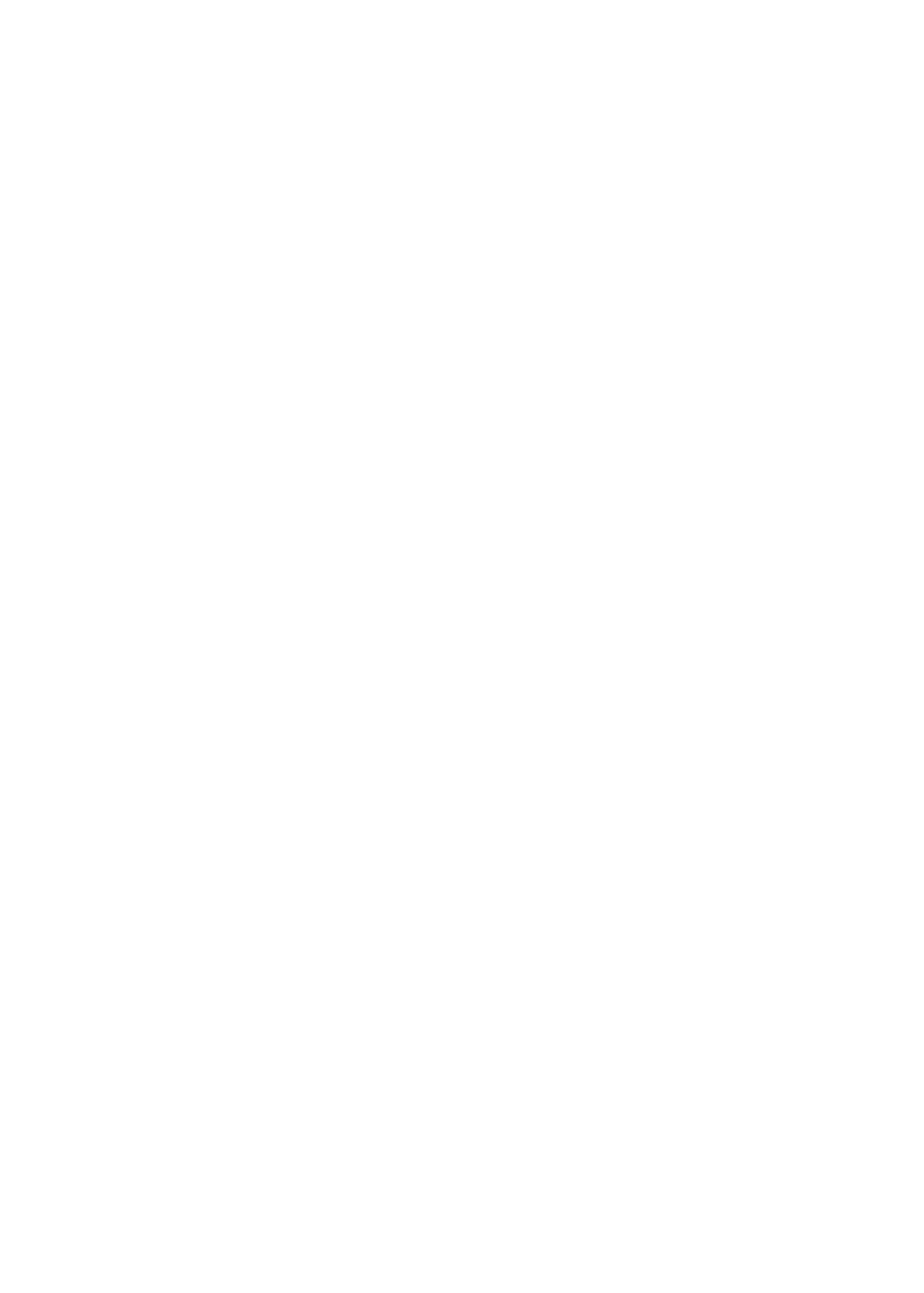# About the Authors

- **Delaine Swenson** is an American lawyer and law professor with over 25 years of experience in training and the law. He presently serves as the Department Head of the Chair of International and American Law at the Faculty of Law of John Paul II Catholic University of Lublin and serves as the Director and was the founder of the Center for Advancing Legal Skills. He is also a Founder and is currently Chair of the Founders Council of the Rule of Law Institute Foundation. Delaine Swenson has over 10 years experience as a trial lawyer in the state and federal courts of the United States, and was the Young Lawyer of the Year in the State of Washington in 1993. Professor Swenson has previously worked on legal reform projects as the Regional Director for Central Asia for the American Bar Association. He currently represents two clients in front of the European Court of Human Rights.
- **Anna Szarek** is an Associate Professor in the Department of International and American Law at the Faculty of Law, Canon Law and Administration of John Paul II Catholic University of Lublin. She is a graduate of the Faculty of Law at the Catholic University of Lublin in 1999 (M.A. in Law). Since 2007 holds Ph.D. in law from Catholic University of Lublin on the dissertation topic of *The Controlling Functions of the Treaty Bodies in the UN Human Rights System*. Current scholarly interest: treaty law and practice, human rights protection and diplomatic law. Cooperates with Ministry of Foreign Affairs of Poland and with Helsinki Foundation.
- **Kinga Stasiak** is an Assistant Professor in International and American Law Chair, at John Paul II Catholic University of Lublin. Graduate of Faculty of Law at the Catholic University of Lublin in 2005. Holds Ph.D. in law from Catholic University in Lublin in 2010, on the dissertation topic of "Internationalized criminal tribunals in international criminal law system". The dissertation was prepared with scholarship from Ministry of Science and Higher Education. In 2008 she was participating in Marie Curie Programme in Campus den Haag and in research in Peace Palace Library. Currently she is Socrates Erasmus Student Exchange Law Faculty Coordinator (from 2006) and she is coaching students for international moot courts. She teaches international law as well as international criminal law.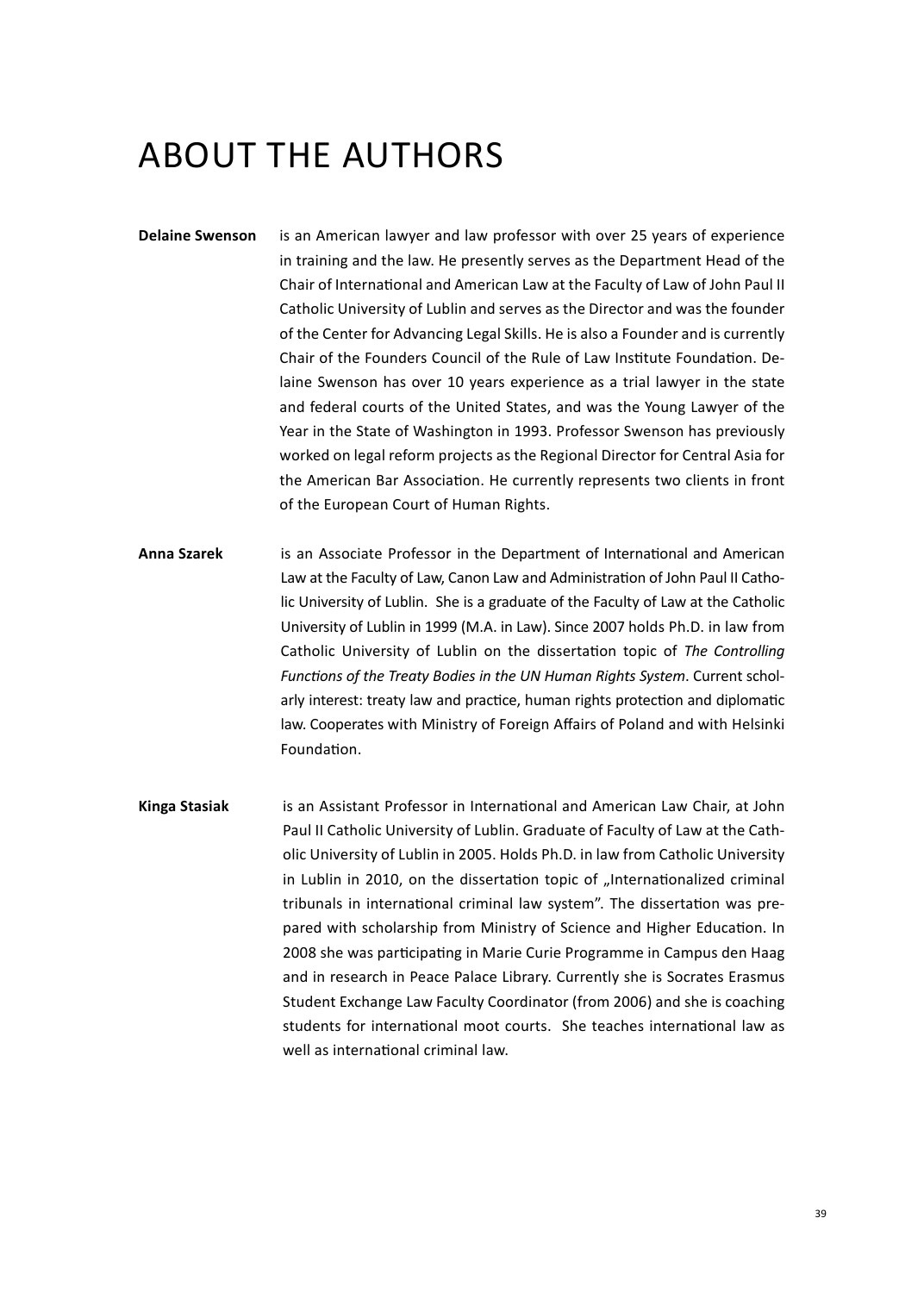# THE RULE OF LAW INSTITUTE

**The Rule of Law Institute** is an independent non-profit NGO established by Polish and American Lawyers in 2001. It is located in Lublin, the largest city of Eastern Poland, and the gateway to the European Union from the east. RLI is active in promoting clinical legal education (Our student volunteers are supervised by practicing lawyers. Over ten years of existence we have trained over 400 law students, giving them skills they need in their professional life). RLI combines a number of lawyers representing different specialties both from Academia and Practice. In 2011 RLI employed over 25 lawyers in its Legal Aid, Migration and Refugee Programs, which makes us one of the biggest pro bono legal aid providers in Poland. The Institute is funded by various institutions and individuals. Principal sponsors have included: The European Union, The Polish Government, United Nations Development Program, UNHCR, Trust for Civil Society in Central and East Europe, Batory Foundation, Pennsylvania Bar Association, USAID, and the Polish American Freedom Foundation.

The Rule of Law Institute's mission is to promote the development of the rule of law in Poland, and through Poland's example in other transitional countries. The rule of law is a cornerstone of the development of a society based on respect for individuals, protection of human rights and a free and democratic society.

The RLI seeks to strengthen the rule of law through training; public awareness campaigns; provision of technical assistance; development and implementation of innovative programs and undertaking active partnership with legal professionals, non-governmental organizations, appropriate organs of government and international organizations with similar goals.

### The Institute's rule of law efforts focus on 10 key objectives:

- 1. Promoting legal standards based on the rule of law.
- 2. Increasing the public's legal knowledge.
- 3. Increasing the professional skills of lawyers.
- 4. Promoting the European Union and the idea of the European integration process.
- 5. Protecting civil and human rights.
- 6. Promoting the Polish experience in political system transition within post-communist countries.
- 7. Supporting the education system in the area of promoting the rule of law.
- 8. Reform of the system of legal education.
- 9. Eliminating corruption from public life.
- 10. Supporting initiatives for strengthening judicial independence.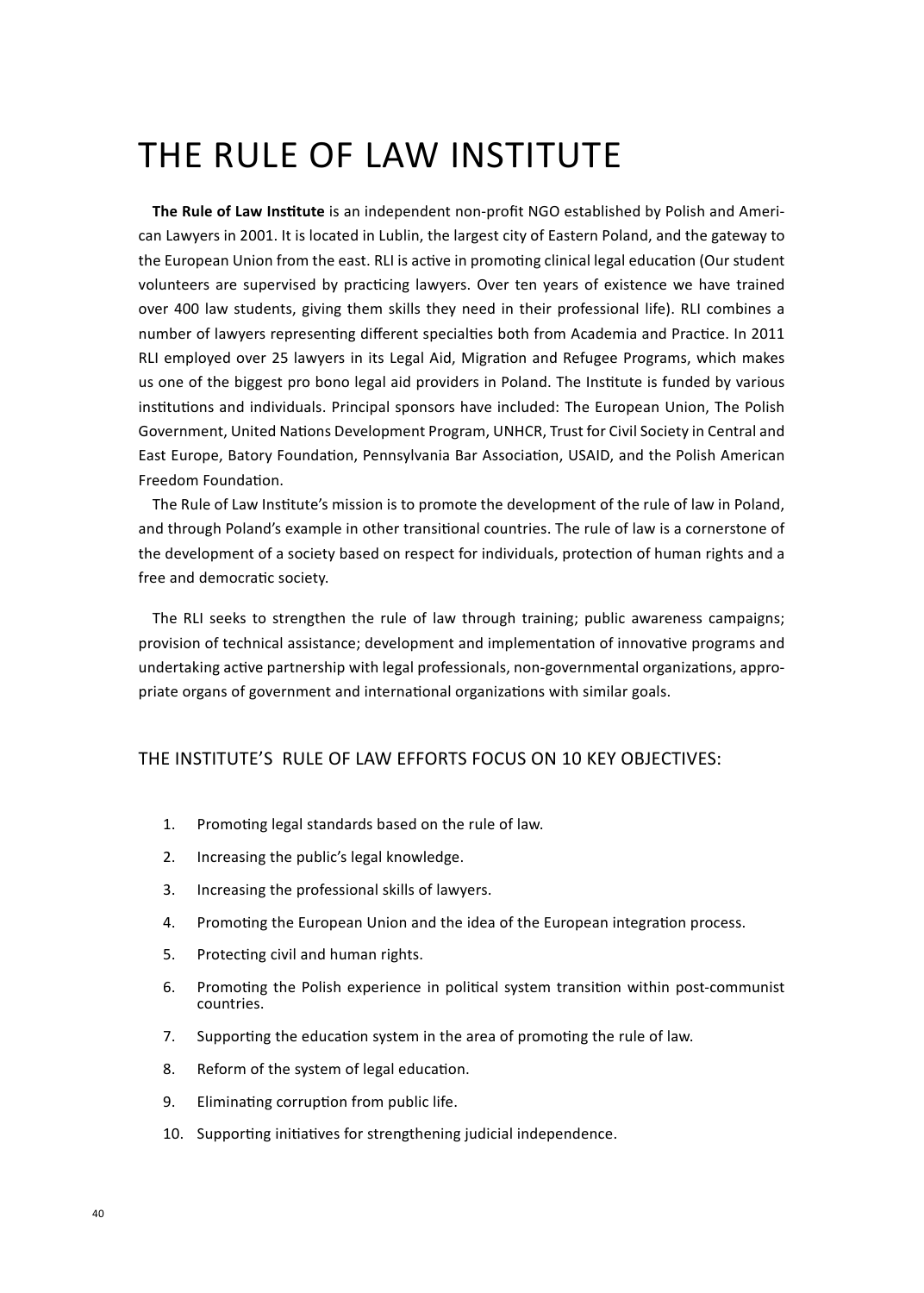# The main programs and activities of the Rule of Law Institute are:

- 1. **Legal Aid Program.** The Institute operates the Ewelina Milczanowska Legal Aid Center where since 2006 indigent persons may take advantage of pro bono legal aid provided by law students and lawyers using the clinical legal education model. Every year about 1200 clients take advantage of the legal aid center. In 2010 the RLI opened branch offices providing legal aid in Krasnystaw, Świdnik and Kraśnik.
- **2. The Migration Program**. In this program RLI lawyers provide individual pro bono legal aid (in Russian, English and Polish) to foreigners, who are staying at the territory of Poland or at the territory of country of origin but planning to come to Poland. The program also provides institutional support for the organizations providing assistance of this kind by organizing trainings, seminars, preparing publications and newsletters and creating a website. In this program the **Migration Library** has been created – which at the moment consists of over 430 migration related publications housed at the RLI headquarters.
- 3. **The Refugee Program**. In this program RLI lawyers assist refugees in receiving asylum in Poland and with their legal challenges. Over 800 clients a year receive legal representation from RLI lawyers and law students.
- 4. **The Think Tank Program.** The RLI undertakes monitoring, research, analysis, reporting and recommendation functions concerning public affairs, reform of the legal system and in the area of comparative studies. RLI supports the reform of the legal education system which aims at promoting ethical standards and the professional responsibility of lawyers.
- 5. **Training.** RLI runs extensive professional training programs for legal professionals using interactive teaching methodologies in conjunction with our partner organizations.
- 6. **International Development.** RLI participates as principal and partner in a number of international development programs in Europe, Asia and Africa, bringing Poland's experience with development of rule of law to other countries.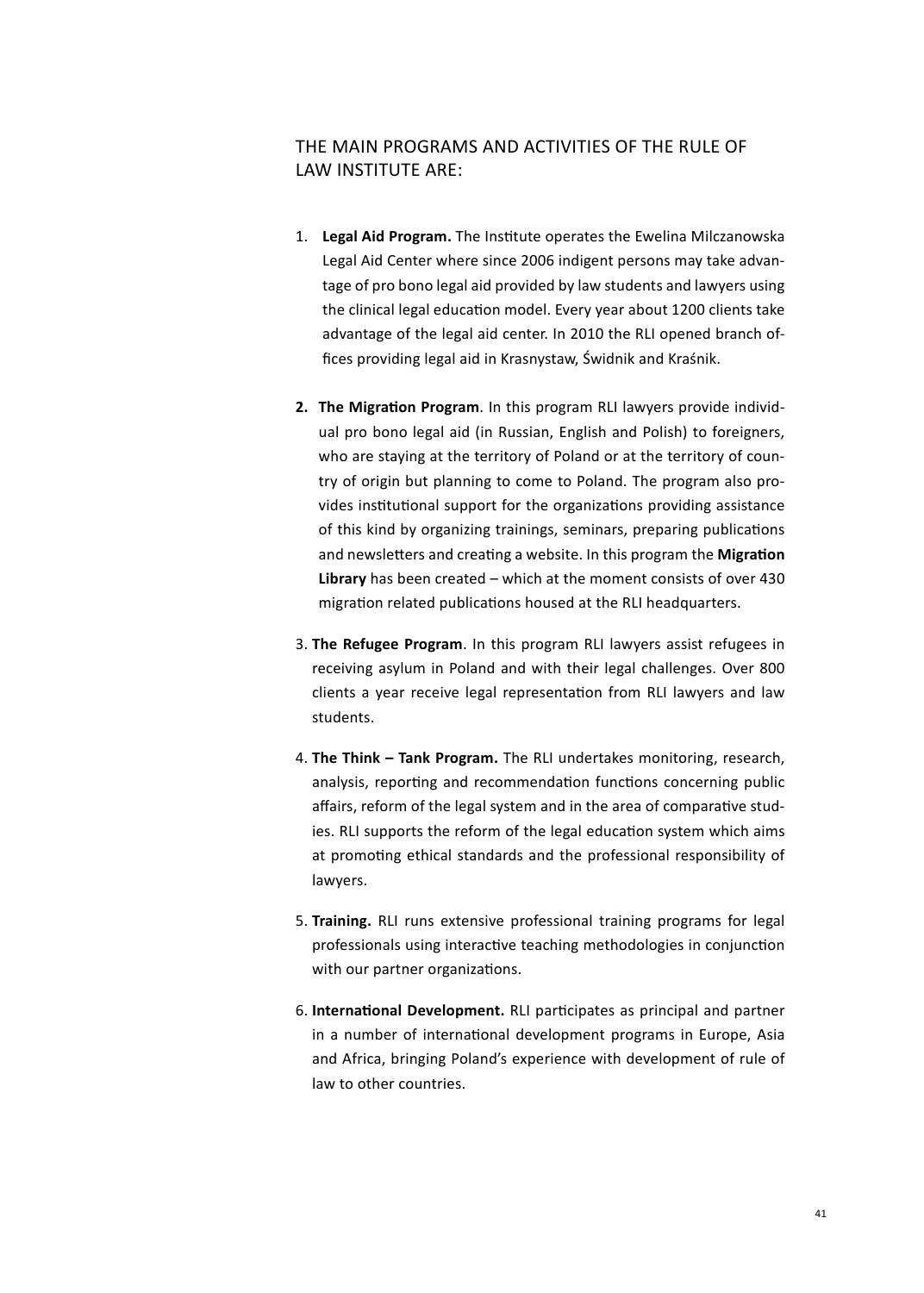# The Foundation Council:

### **Prof. Delaine R. Swenson**

Chairman of the Foundation Council, Department Head, Chair of International and American Law at the John Paul II Catholic University of Lublin and former ABA-CEELI Rule of Law Liaison to Poland, Regional Director, Central Asia.

### **Prof. Grzegorz Górski**,

Department Head of the History of Law Department at the John Paul II Catholic University of Lublin

### **Justice Teresa Romer**

Justice of the Polish Supreme Court (ret'd), Former President of the Polish Judges Association "Iustitia"

### **Prof. Richard Warner**, Professor of Law at Chicago-Kent College of Law

**Marek Siudowski, Esq**. Advocate, Member of the Poznań Bar Association

### **Arkadiusz Siechowicz**

HR Manager in DB Schenker Poland, Partner in Westhill Consulting

# The Program Council:

### **Justice Teresa Romer**

Chair of the Program Council, Justice of the Polish Supreme Court (ret'd), Former President of the Polish Judges Association "Iustitia"

### **Rev. Prof. Antoni Dębiński**

Dean of the Law Faculty at the John Paul II Catholic University of Lublin

### **Mr. Robert Kuczyński**

Founder and President of RTV EURO AGD, Euronet Ltd.

### **Charles Szymanski, Esq**.

Professor of Law in the Center for American Law at Łódż University, President Emeritus of Jagiellonian Law Society

### **Piotr Sendecki, Esq**.

Advocate, President of the Lublin Bar Association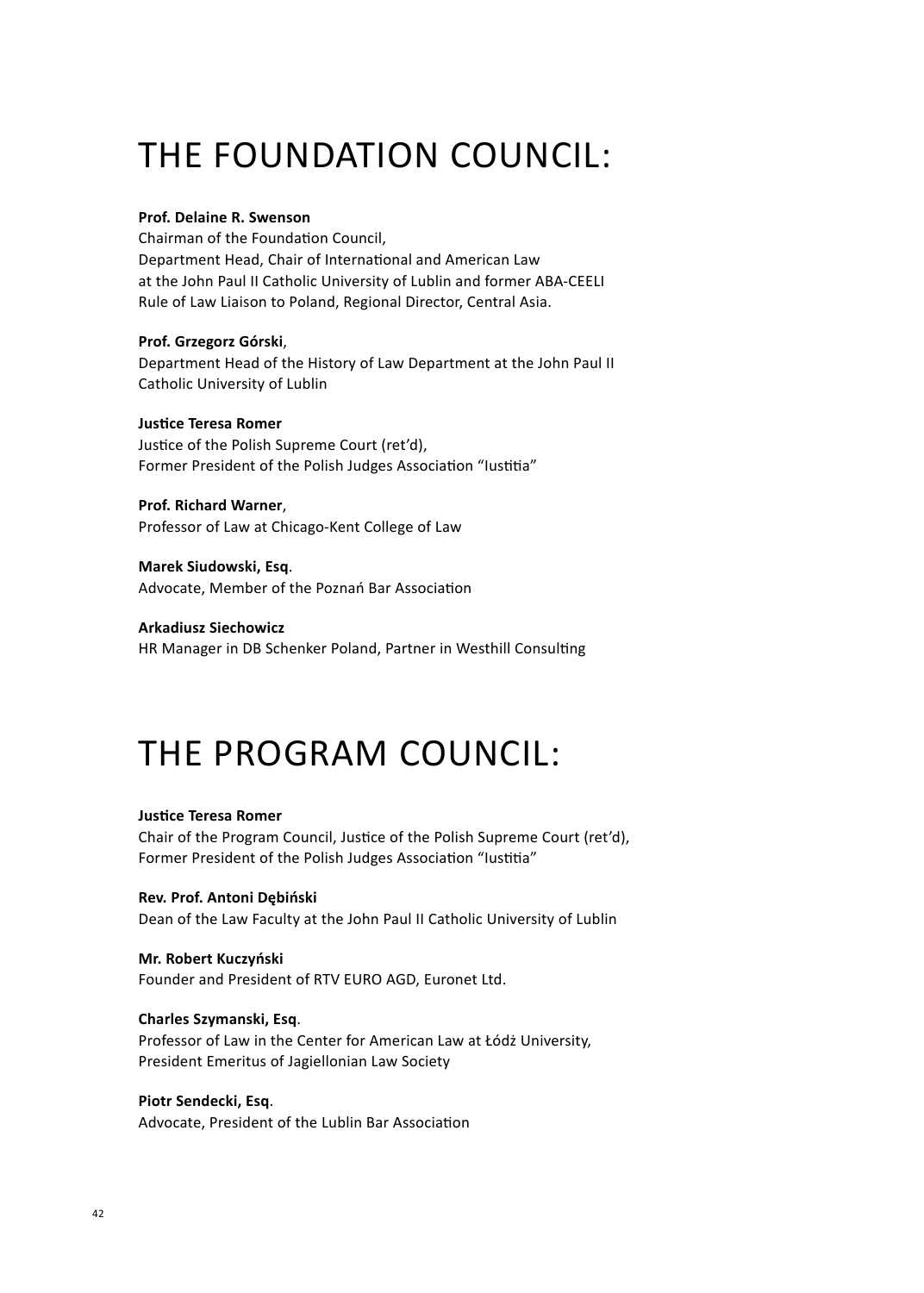### **Witold Daniłowicz, Esq**.

Partner of White and Case LLP, Warsaw, Member of Louisiana, Texas and Warsaw Bars

**Hon. Katarzyna Gonera** Justice of the Polish Supreme Court

### **Richard Goldberg, Esq**.

Principal, Hourigan, Kluger & Quinn, P.C., Former Chair of PBA Labor and Employment Law Section

**Anthony Busillo II** Partner of Markowitz & Richman, Member of PA Bar

**Paweł Chudzicki, Esq.** Partner of K&L Gates, Washington DC, Member of IL and DC Bars

### **George Szymanski, Esq**.

President of Jagiellonian Law Society, Member of NJ Bar

### **Marian A. Kornilowicz, Esq.**

Partner of Cohen, Seglias, Pallas, Greenhall & Furman PC., Board Member of Kosciuszko Foundation, Member of PA Bar

### **Hon. Jerome A. Zaleski**

Former Judge in the Court of Common Pleas of Philadelphia and Administrative Judge of the Family Court Division

#### **Norman Sepenuk, Esq.**

Former ABA CEELI Liaison in Central and Eastern Europe, Member of Oregon Bar

# Executive Board:

# **Dr Tomasz Sieniow**

President of the Board

### **Paweł Wojtasik**

Vice President of the Board and Executive Director

### **Marzena Rzeszót** Board Member

**Daniel Cetlicer** Board Member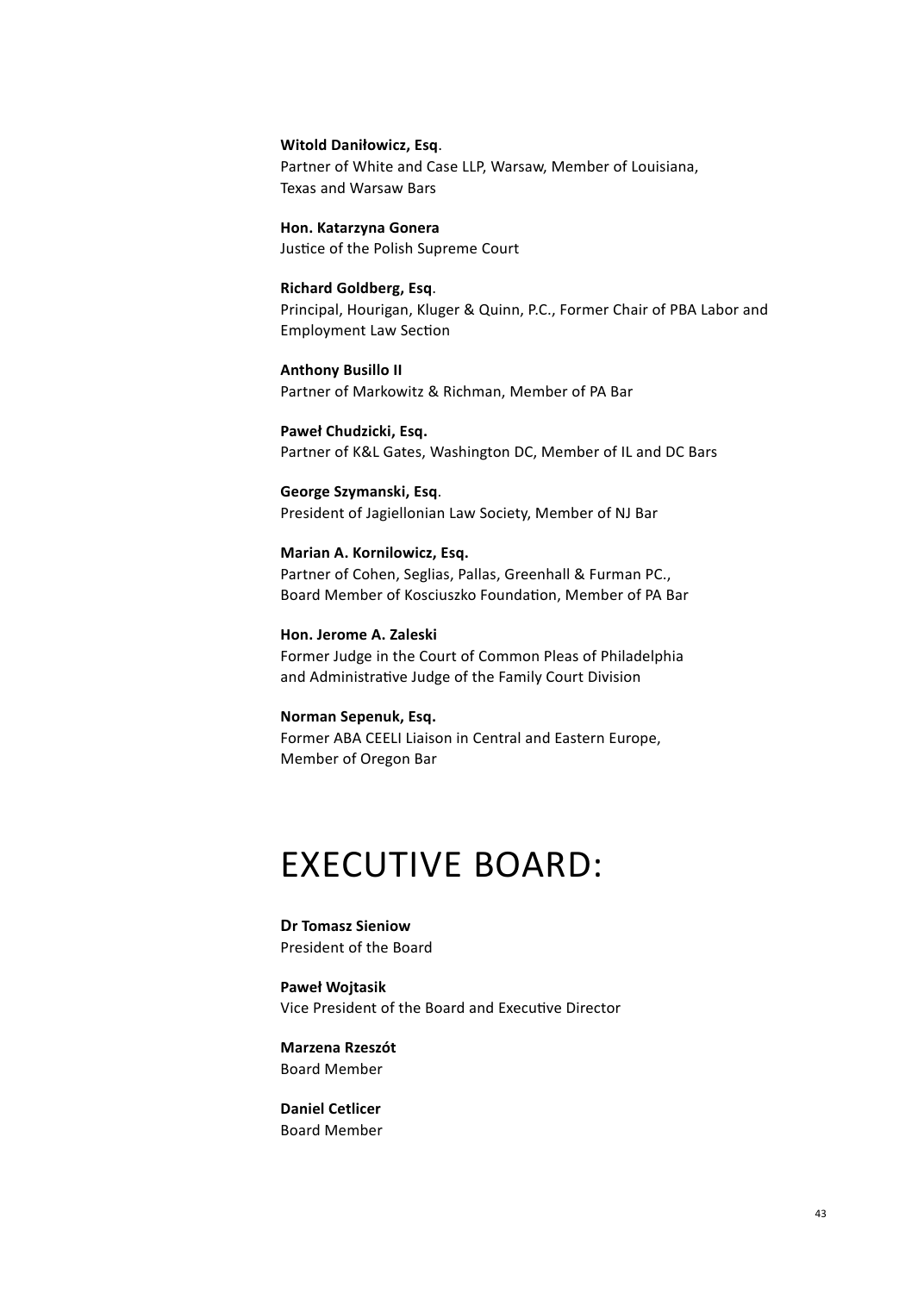